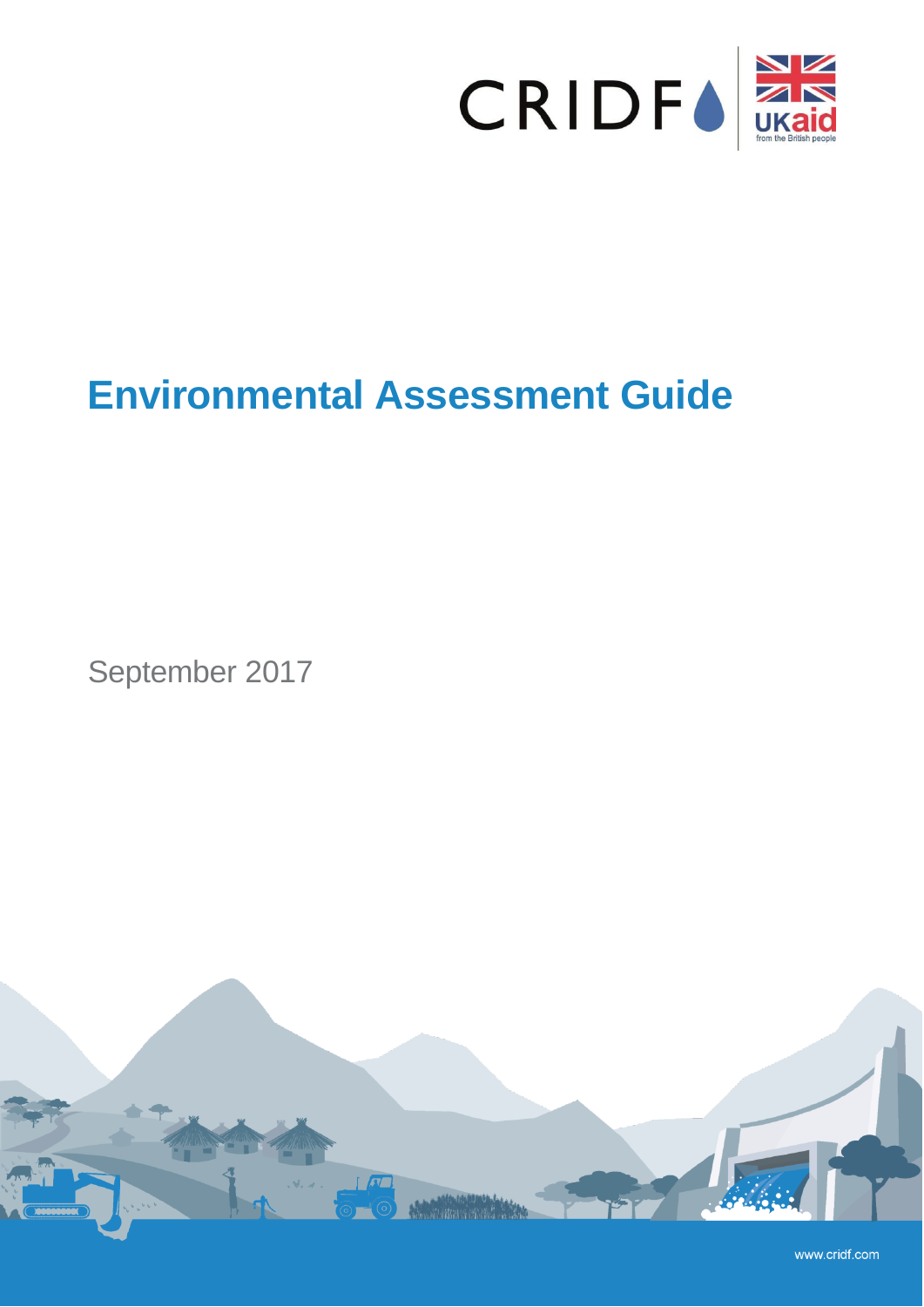

# **Contents**

| <b>Acronyms</b>         | 4                                                                             |                |
|-------------------------|-------------------------------------------------------------------------------|----------------|
| 1                       | <b>Introduction</b>                                                           | 5              |
| 1.1                     | <b>Purpose</b>                                                                | 5              |
| 1.2                     | <b>User Profile</b>                                                           | 5              |
| 1.3                     | <b>International Best Practice for Environmental Assessments</b>              | 5              |
| 1.4                     | <b>Country Legislation</b>                                                    | 6              |
| 1.5                     | <b>The CRIDF Programme Objective</b>                                          | 6              |
| $\mathbf{2}$            | <b>Environmental Assessment - Importance</b>                                  | $\overline{7}$ |
| 2.1                     | <b>Environmental Assessment Scope</b>                                         | $\overline{7}$ |
| 2.2                     | <b>Typical Phases of an Environmental Assessment</b>                          | $\overline{7}$ |
| 2.3                     | <b>Purpose of an Environmental Assessment</b>                                 | 8              |
| $\overline{\mathbf{3}}$ | <b>Requirements to Protect the Environment</b>                                | 11             |
| 3.1                     | <b>Responsibility and Legislation</b>                                         | 11             |
| 3.2                     | <b>Information Required</b>                                                   | 11             |
| 3.3                     | <b>Certification of consultants</b>                                           | 14             |
| 3.4                     | <b>Environmental Assessment Expertise</b>                                     | 15             |
| 3.5                     | <b>Level of Detail</b>                                                        | 15             |
| 3.6                     | <b>Requirements by Different Financial Institutions</b>                       | 15             |
| 4                       | <b>Step-by-Step Guideline</b>                                                 | 16             |
| 4.1                     | <b>Important Steps in Environmental Screening</b>                             | 16             |
| 4.2                     | <b>Step 1: Prospecting/or screening</b>                                       | 16             |
| 4.3                     | <b>Step 2: Review of Relevant Environmental Legislation</b>                   | 17             |
| 4.4                     | <b>Step 3: Scoping</b>                                                        | 17             |
|                         | 4.4.1<br><b>Public Consultation</b>                                           | 18             |
| 4.5                     | <b>Step 4: Conduct Environmental Impact Assessment (EIA)</b>                  | 18             |
|                         | <b>Baseline information</b><br>4.5.1                                          | 19             |
|                         | 4.5.2<br>Impact Identification and analysis                                   | 19             |
| 4.6                     | <b>Step 5: Mitigation Measures and Environmental Management Plan</b><br>(EMP) | <b>20</b>      |
| 4.7                     | <b>Step 6: Report writing</b>                                                 | 21             |
|                         | 4.7.1<br>Contents of the EIA report                                           | 21             |
| 4.8                     | <b>Step 6: Report Submission</b>                                              | 22             |
|                         | 4.8.1<br>Submission of EIA reports and Reviews                                | 22             |
| 4.9                     | <b>Other Possible Tasks</b>                                                   | 23             |
|                         | 4.9.1<br>Producing an Environmental Impact Statement                          | 23             |
|                         | 4.9.2<br>Monitoring                                                           | 23             |
| 4.10                    | <b>Cumulative impact assessments</b>                                          | 24             |
|                         | What is a CIA?<br>4.10.1                                                      | 24             |
|                         | 4.10.2<br>When is it necessary to carry out a CIA                             | 24             |
|                         | <b>CIA Procedure</b><br>4.10.3                                                | 24             |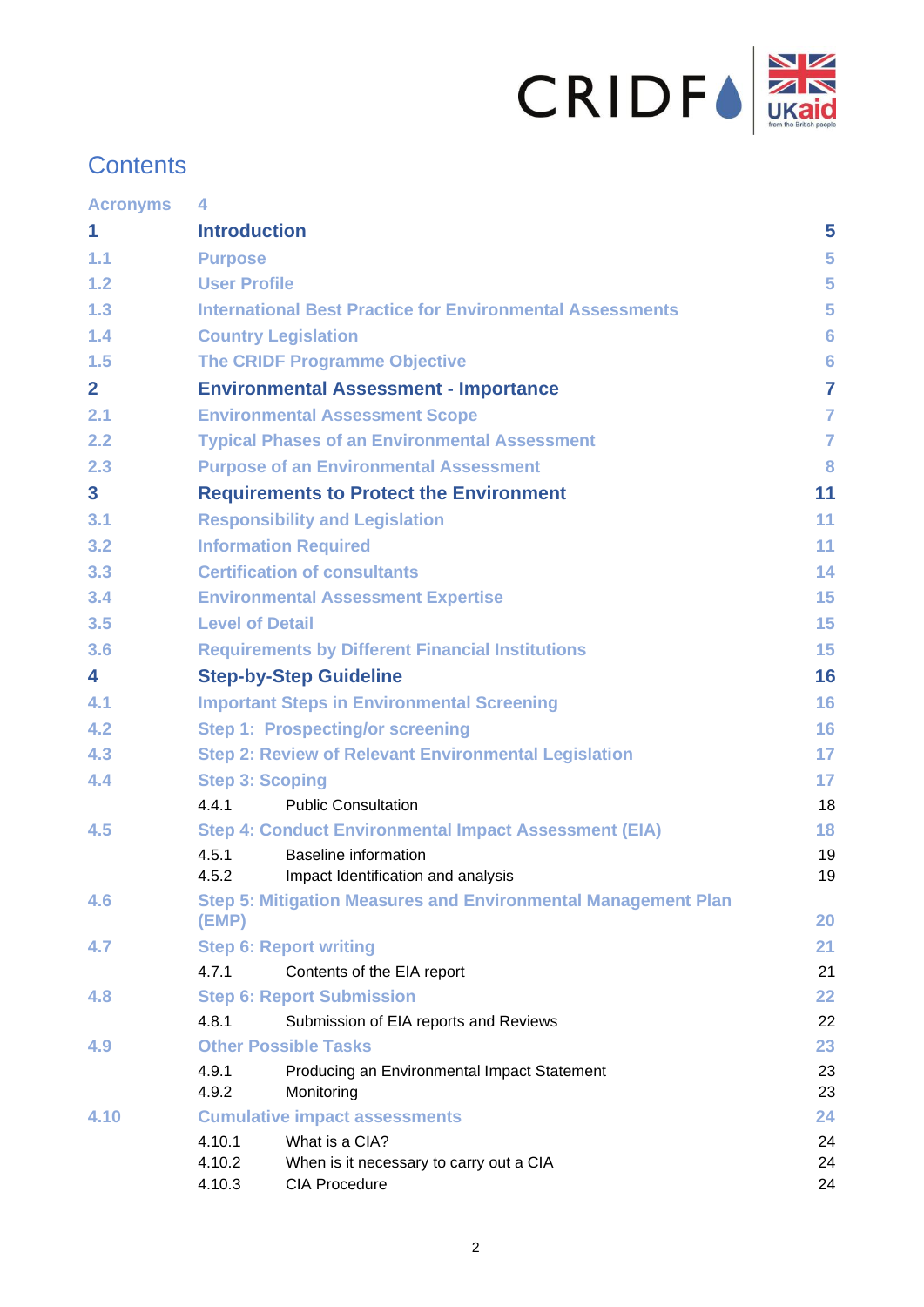| 5                  | <b>Strategic Environmental Assessment</b>              | 25 |
|--------------------|--------------------------------------------------------|----|
| 5.1                | <b>Introduction</b>                                    | 25 |
| 5.2                | <b>Defining an SEA</b>                                 | 25 |
| 5.3                | <b>CRIDF Programme SEA Requirements</b>                | 25 |
|                    | <b>SEA Procedure</b><br>5.3.1                          | 25 |
|                    | 5.3.2<br>Legal requirements                            | 26 |
| 6                  | <b>Bibliography</b>                                    | 27 |
|                    | <b>Appendix 1 - Environmental Screening Template</b>   | 28 |
|                    | Appendix 2 – Guideline Scope of Works for CRIDF EIA's. | 31 |
| <b>SOW Outline</b> |                                                        | 31 |

## **LIST OF FIGURES**

|--|--|--|

## **LIST OF TABLES**

| Table 3 EIA Stages / Terminology in SADC (Adapted from Walmsley & Patel 2011)  14 |  |
|-----------------------------------------------------------------------------------|--|
|                                                                                   |  |
|                                                                                   |  |
|                                                                                   |  |
|                                                                                   |  |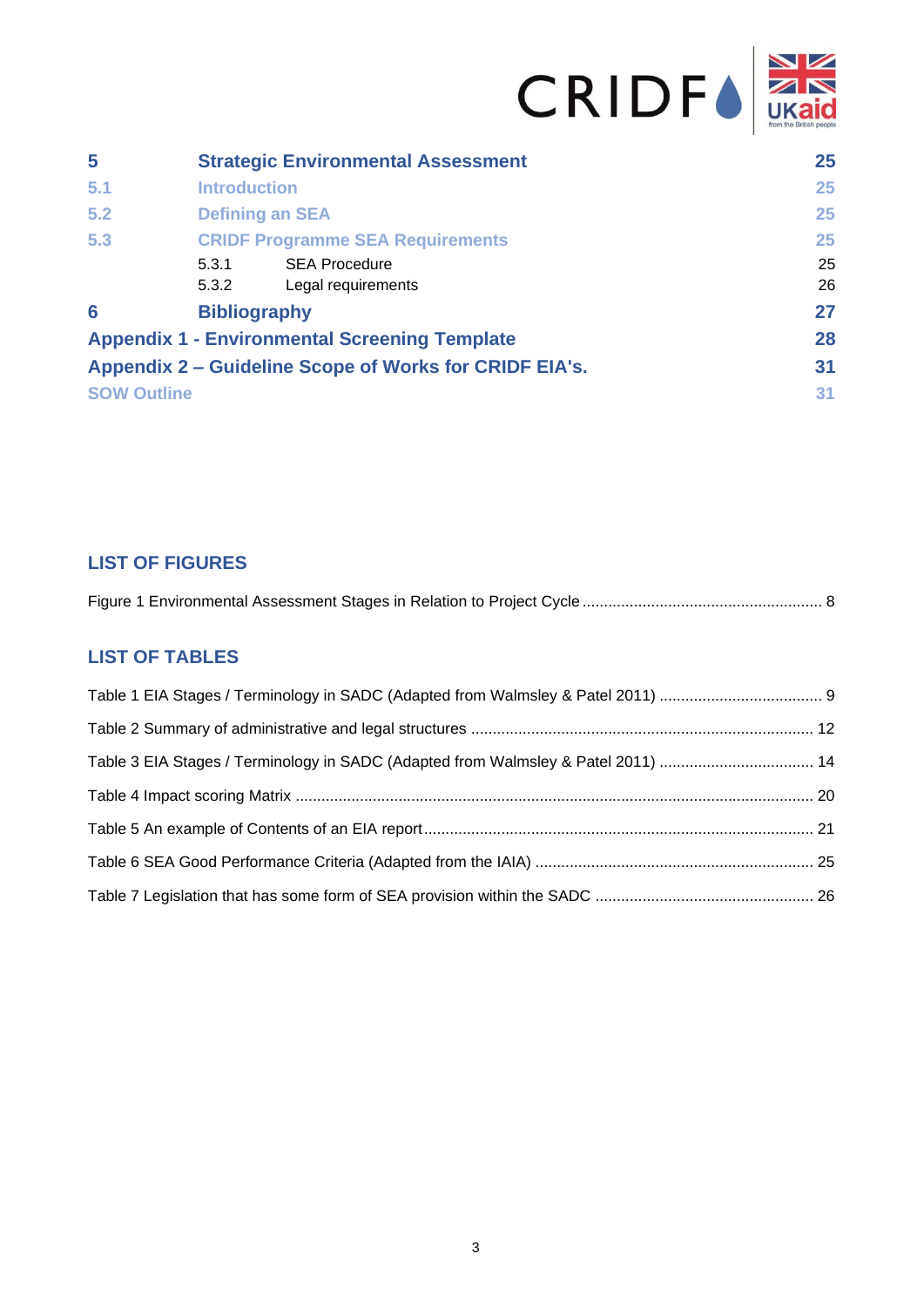

# <span id="page-3-0"></span>**Acronyms**

| Acronym      | <b>Name</b>                                            |
|--------------|--------------------------------------------------------|
| <b>BAR</b>   | <b>Basic Assessment Report</b>                         |
| <b>CIA</b>   | <b>Cumulative Impact Assessment</b>                    |
| <b>CMP</b>   | Comprehensive Mitigation plan                          |
| <b>CRIDF</b> | Climate Resilience Infrastructure Development Facility |
| <b>DBSA</b>  | Development Bank Of Southern Africa                    |
| <b>DFID</b>  | UK Department for International Development            |
| <b>EHS</b>   | Environment, Health and Safety                         |
| <b>EIA</b>   | <b>Environmental Impact Assessment</b>                 |
| <b>EIS</b>   | <b>Environmental Impact Statement</b>                  |
| <b>EMMP</b>  | Environmental Management and Mitigation Plan           |
| <b>EMP</b>   | Environmental Management Plan                          |
| <b>EPVR</b>  | <b>Environmental Pre-Viability Report</b>              |
| <b>ESIA</b>  | Environmental and Social Impact Assessment             |
| EU           | European Union                                         |
| <b>IAIA</b>  | International Association of Impact Assessments        |
| IEE.         | Initial Environmental Evaluation                       |
| <b>IFC</b>   | International Finance Cooperation                      |
| <b>MRP</b>   | Mitigation and Rehabilitation Plan                     |
| <b>SADC</b>  | Southern African Development Community                 |
| <b>SEA</b>   | <b>Strategic Environmental Assessment</b>              |
| SE&I         | Stakeholder Engagement and Influencing                 |
| <b>SER</b>   | Simplified Environmental Report                        |
| SoW          | Scope of Works                                         |
| <b>TOR</b>   | <b>Terms of Reference</b>                              |
| <b>UNECE</b> | United Nations Economic Commission for Europe          |
| VEC          | Valued Ecosystem Component                             |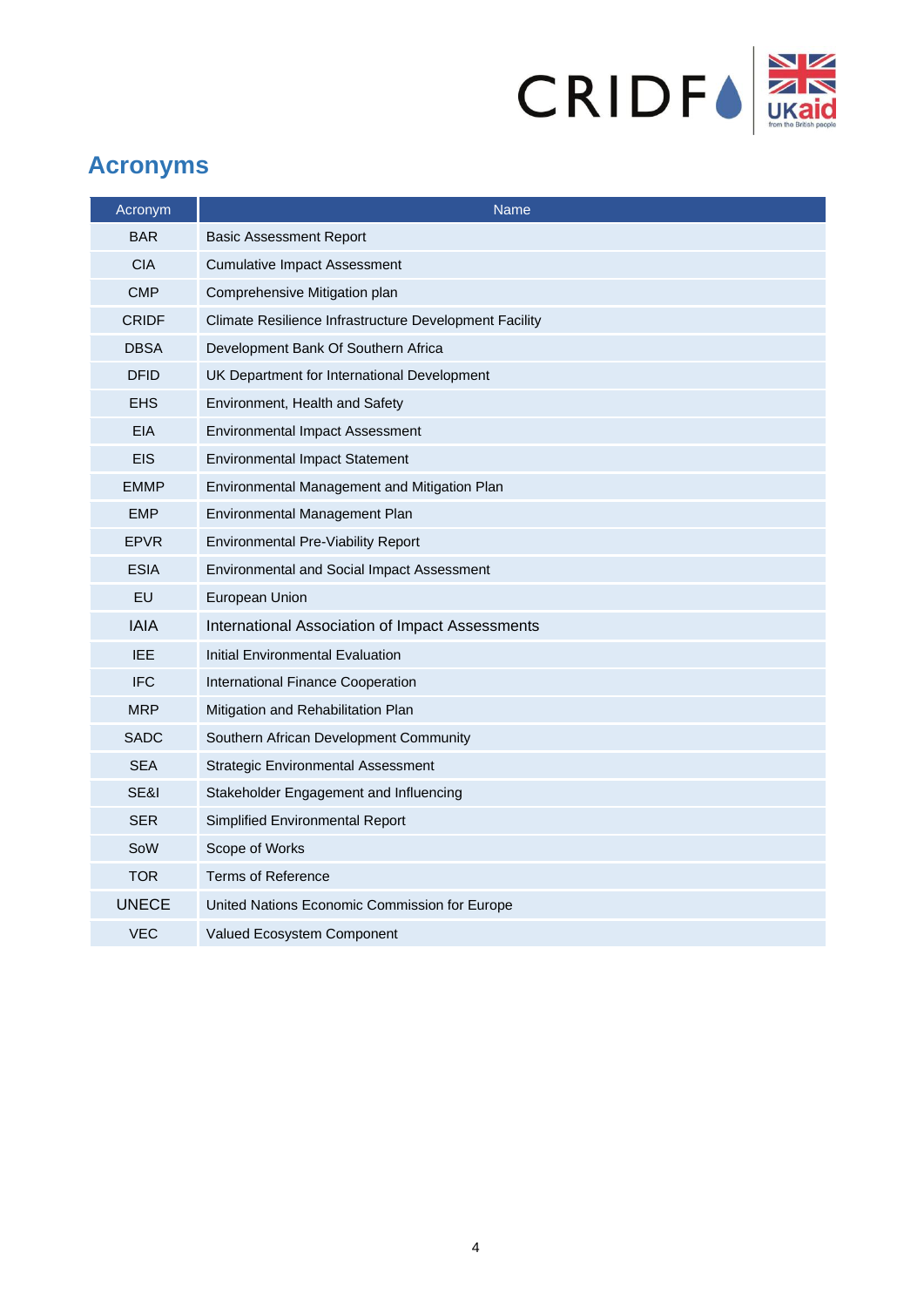

# <span id="page-4-0"></span>**1 Introduction**

## <span id="page-4-1"></span>**1.1 Purpose**

This guide was developed to facilitate the seamless integration of environmental assessment into the implementation of the Climate Resilience Infrastructure Development Facility (CRIDF) in twelve Southern African Development Community (SADC) countries in Africa. The guide provides a step-by–step process for carrying out environmental assessments at all stages of project implementation as well as a checklist of important issues to be considered. Ultimately, these assessments are intended to ensure that the projects meet the environmental laws and regulations of the respective countries in which CRIDF operates. Thus, this guide takes consideration of the differences in the environmental laws and assessment procedures relating to these southern African countries.

There are a number of internationally accepted environmental standards that have been developed by different international organizations in support of their programs, e.g., the World Bank Group International Finance Corporation (IFC), European Union, and United Kingdom's Department of International Development (DFID). In addition, each of the southern African countries has prepared environmental standards for their specific country use to varying degrees. At a regional level, the Development Bank of South Africa (DBSA) has prepared guidelines for environmental assessment for projects that they fund within southern Africa. In preparing this guide for CRIDF, reference has been made to all these and other sources such as the benchmarks set by the International Associations for Impact Assessment [\(http://www.iaia.org\)](http://www.iaia.org/) to ensure that the environmental assessments are compliant with internationally accepted practices.

## <span id="page-4-2"></span>**1.2 User Profile**

This guide is intended for:

- environmental consultants engaged by CRIDF to implement the selected water infrastructure projects in 12 SADC countries;
- project contractors (appointed by CRIDF) who will develop the projects on behalf of the communities and governments in these countries;
- any other CRIDF experts or collaborators who are assigned to the project; and whose work overlaps or is likely to have impacts on the environment; and
- CRIDF team leaders who are assigned to direct the project teams and who have to ensure that the reports and outputs from the consultants and contractors abide by the highest acceptable standards for carrying out an environmental assessment.

# <span id="page-4-3"></span>**1.3 International Best Practice for Environmental Assessments**

Internationally, a number of funding institutions and donor agencies have developed guidelines for Environmental Impact assessments in a bid to ensure high standards are achieved and that the work they support is developmentally sustainable. Of note are the World Bank Group International Finance Corporation (IFC) Performance Standards on Environmental and Social Sustainability with reference to the technical World Bank Group Environmental, Health and Safety Guidelines (EHS Guidelines). These are widely used and accepted as benchmark standards for environmental assessments by most international development funding institutions and some donor agencies.

In addition, the International Association of Impact Assessments (IAIA) has produced and adopted Principles of Environmental impact assessment best practices, public participation international best practices that together with the IFC performance standards are referred to in this guide. It is from these most used standards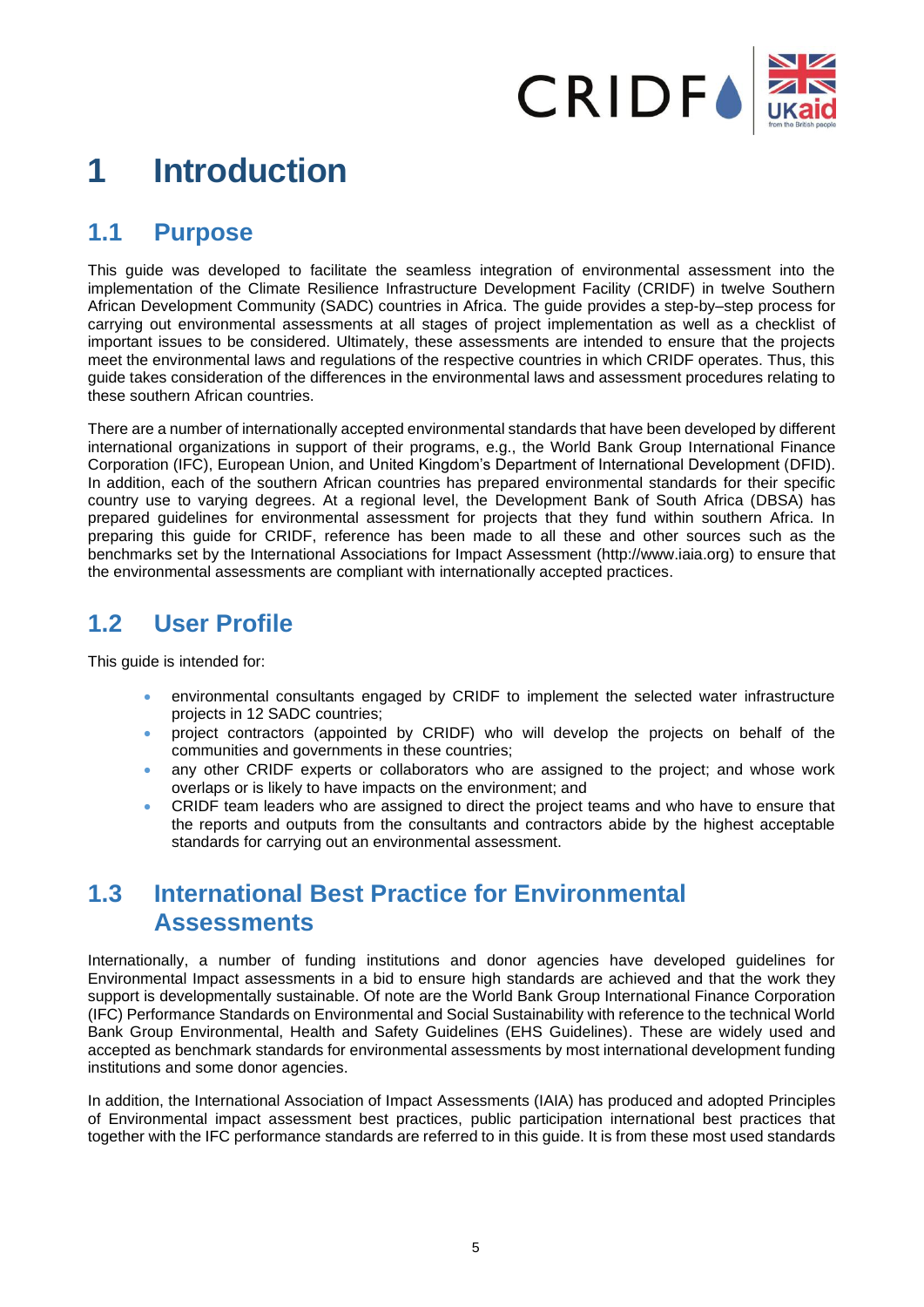

and good practices that this guide is based on. Users are urged to refer to the IAIA best practices and IFC Performance Standard 1 (PS1) as a benchmark of the level expected for the CRIDF projects.

The IFC Performance Standards were developed on the basis of long-term experience gained by the World Bank group in its implementation of various projects worldwide. They are designed to help identify, avoid and/or minimize harm to the physical environment as well as the people that are resident in the project implementation areas. The standards are comprehensive and divided into eight Performance Standards as: assessment and management of environmental and social risks and impacts (PS1), labour and working conditions (PS2), pollution (PS3), community health, safety and security (PS4), land acquisition and involuntary resettlement (PS5), biodiversity (PS6), indigenous peoples (PS7) and cultural heritage (PS8). Details on each of these performance standards including the EHS guidelines can be found on the IFC website [www.ifc.org/performancestandards](http://www.ifc.org/performancestandards) and [http://www.ifc.org/ehsguidelines.](http://www.ifc.org/ehsguidelines) While these standards are all important, PS1 is the one that has the greatest bearing on water infrastructure projects that CRIDF implements. This standard prescribes for the preparation of the environmental management programs that include social and environment action plans to ensure projects will meet the performance standards.

# <span id="page-5-0"></span>**1.4 Country Legislation**

Where a particular country's legislation demands more than what is required by the IFC, the consultant is obliged to meet the national standards. However, in countries where this is not the case, then the IFC standards will be adhered too. The best guiding rule is that the higher standard prevails.

## <span id="page-5-1"></span>**1.5 The CRIDF Programme Objective**

The Climate Resilient Infrastructure Development Facility (CRIDF) is a programme for developing water infrastructure in the Southern Africa Development Cooperation (SADC) region, covering the 12 mainland countries namely Angola, Botswana, Lesotho, Malawi, Mozambique, Namibia, South Africa, Swaziland, the Democratic Republic of Congo, Tanzania, Zambia and Zimbabwe.

CRIDF was initiated in 2012 and has run for 5 years. It is now in the second phase referred to as CRIDF II. CRIDF's aim is to deliver sustainable small to medium-scale infrastructure across the 12 countries over the next three years. The programme focuses on water services, water resource management, and water for livelihoods. CRIDF also aims to create a lasting impact by leveraging resources for a regional response to water scarcity and climate change; and to facilitate the sourcing of additional finance from other sources for the delivery of CRIDF-supported infrastructure projects. CRIDF supports projects that can be delivered relatively quickly, to demonstrate immediate benefits. Since the aim is to ensure quick delivery of projects, it also follows that the environmental assessments must be carried out efficiently, in a manner that does not hamstring project delivery.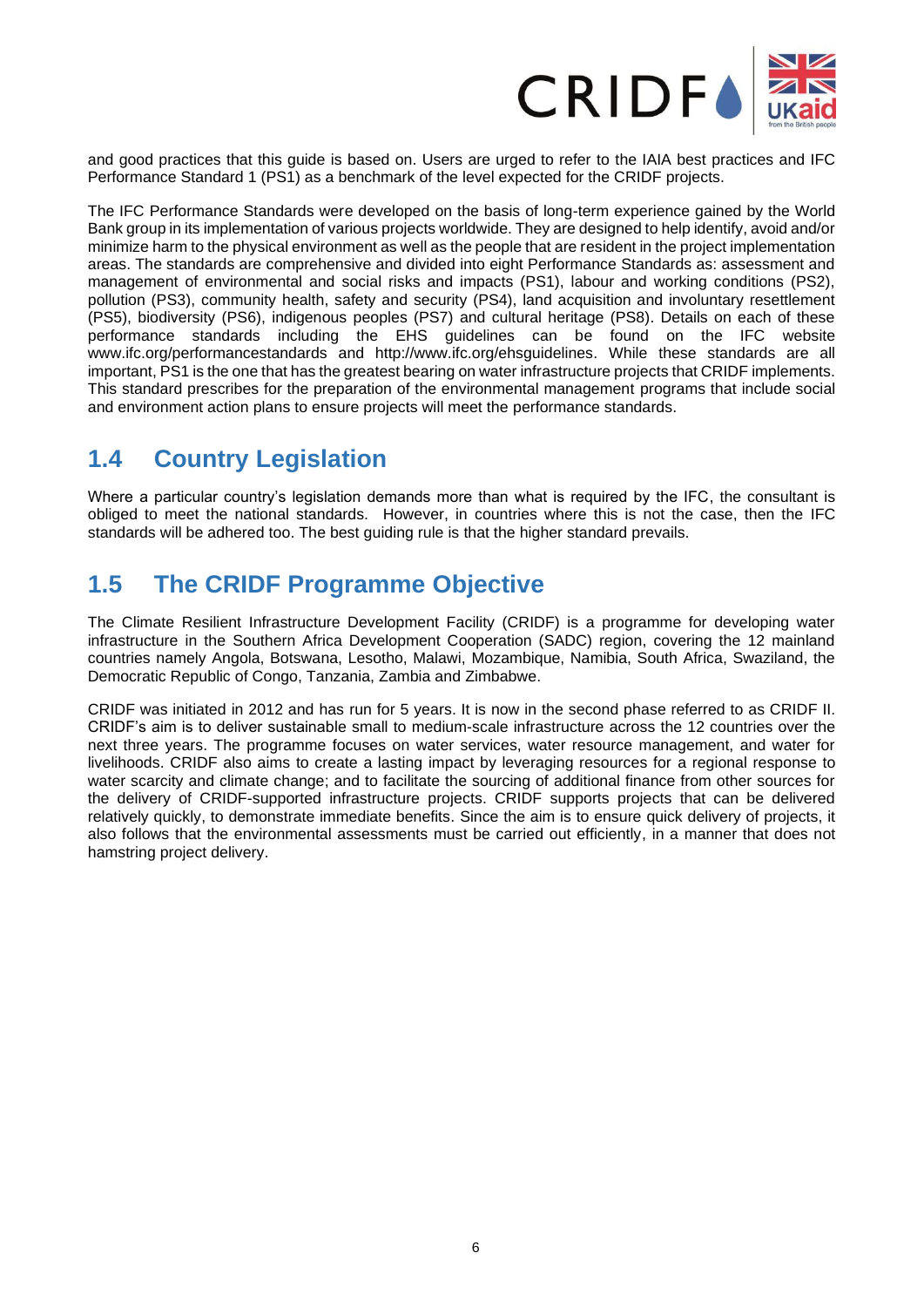

# <span id="page-6-0"></span>**2 Environmental Assessment - Importance**

# <span id="page-6-1"></span>**2.1 Environmental Assessment Scope**

An environmental assessment is a multidisciplinary and comprehensive process of determining the potential positive and negative impacts of the project on the biophysical, social and economic aspects of the environment. Procedurally it starts with a simple screening of the project and using available information to determine the risks posed to the biophysical and social environment. It then follows a series of steps to assess the impacts and develop ways of avoiding or minimizing these impacts where possible. Ultimately, the environmental assessment process leads to development of an environmental management plan (EMP), which provides practical guidelines or prescriptions on how the project can be best managed to enhance the positive impacts while minimising or eliminating the potential negative impacts. The EMP must also provide a monitoring program for use in the implementation phase of the project, with verifiable indicators. To this end, an environmental assessment should be rigorous, transparent and consistent with the highest recognised standards and national legislation.

# <span id="page-6-2"></span>**2.2 Typical Phases of an Environmental Assessment**

Over the past two decades, a widely accepted process of conducting environmental assessment has emerged comprising the steps outlined below. Detailed descriptions of the activities constituting each step are presented in **Section 4**.

Phases that constitute an Environmental Assessment are as follows (the applicable CRIDF Project Cycle stage shown in brackets):-

- An initial project review or screening exercise (Scoping);
- A scoping process to prepare program of activities for the EIA as well as terms of reference for the consultants. This stage is very important as it sets the direction of the EIA process. It is carried out before the full EIA and usually before the EIA consultants are appointed. In fact, this stage is used for preparing the terms of reference for the EIA consultants. Where CRIDF does not have qualified environmental in-house staff to carry out this screening and scoping tasks, a short-term environmental consultant will be hired to assist with this short but important task, especially to prepare the terms of reference for the EIA (Pre-feasibility).
- Review of Relevant Environmental Legislation (Pre-feasibility).
	- Conducting the Environmental Impact Assessment (Feasibility);
		- Baseline studies on the state of the biophysical environment, including field work;
		- Public consultation of affected communities;
- Impact Analysis (Feasibility);
- Preparation of an Environmental Management Plan (EMP) and a monitoring program (Feasibility).
- Preparation of the detailed Environmental Impact Assessment Report (Feasibility);
- Submission of the EIA report to the relevant Environmental Management Agency (Financial Closure); and
- Obtaining of the Project Environmental Management Certificate (Financial Closure).

**Figure 1** is a diagrammatic representation of an environmental assessment process in relation to project phases, showing the sequencing of the different steps and feedback loops involved in the process. The CRIDF project approach develops projects as far as the commissioning stage and hands them over for management to designated national /local institutions. As such this guide will only discuss environmental assessment stages as far attainment of certification or completion of project construction works.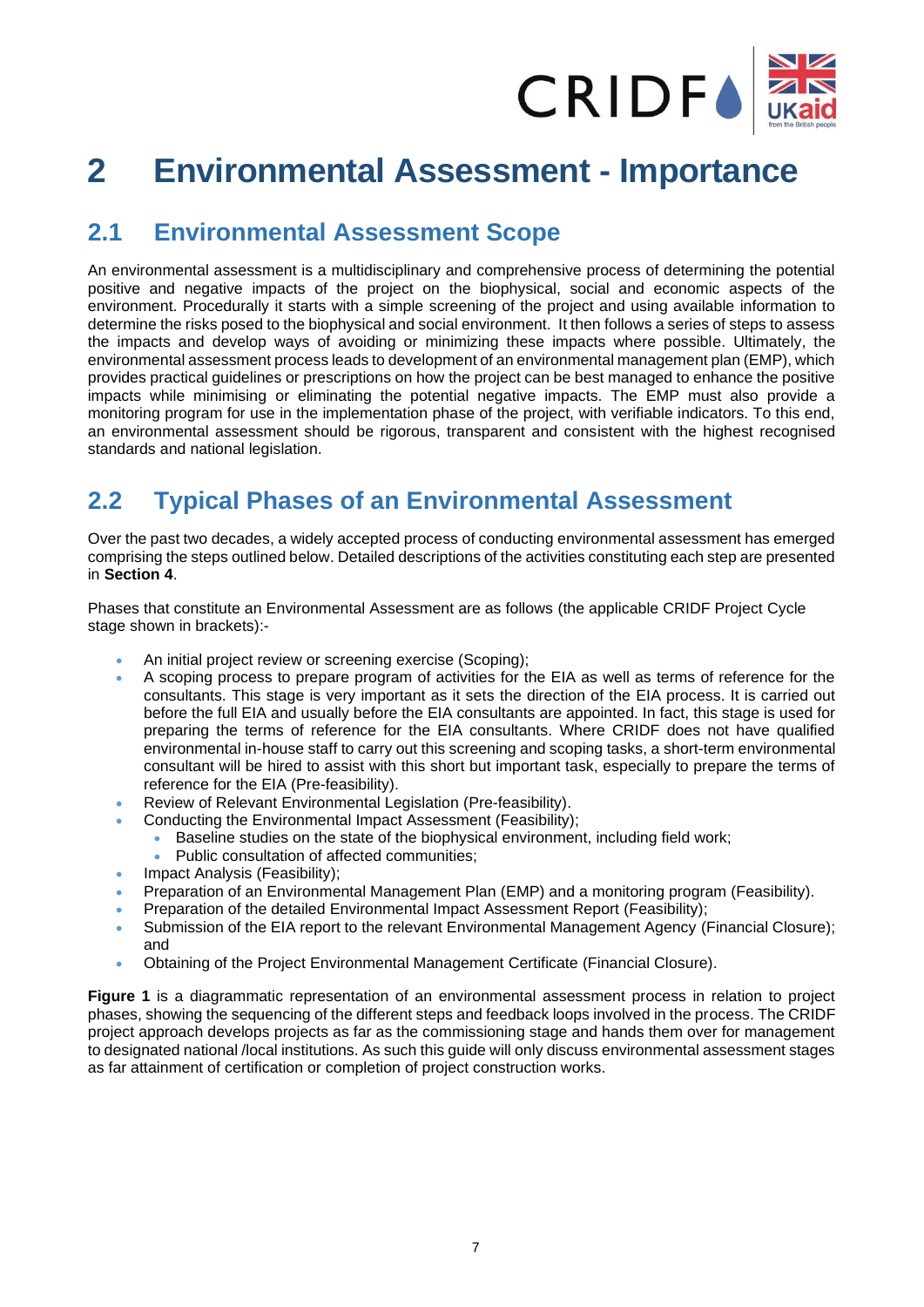



<span id="page-7-1"></span><span id="page-7-0"></span>**Figure 1 Environmental Assessment Stages in Relation to Project Cycle**

# **2.3 Purpose of an Environmental Assessment**

Environmental assessments should begin and be part of the project from the time that the project concept is mooted. It is at this stage where risks can be identified for further analysis. Environmental assessment or review processes are important for minimizing, managing and elimination environmental and social risks and impacts that infringe on the physical environment and on people. Through the various processes of the environmental assessment the aim is to end up with a project that has minimal impacts, maximum benefits and where the target community is assisted towards sustainability. These impacts can either be avoided and if they remain, are minimized through mitigation plans. It is important to also emphasize here that environmental management is not a cost to a project but can enhance the value of the project. Thus, the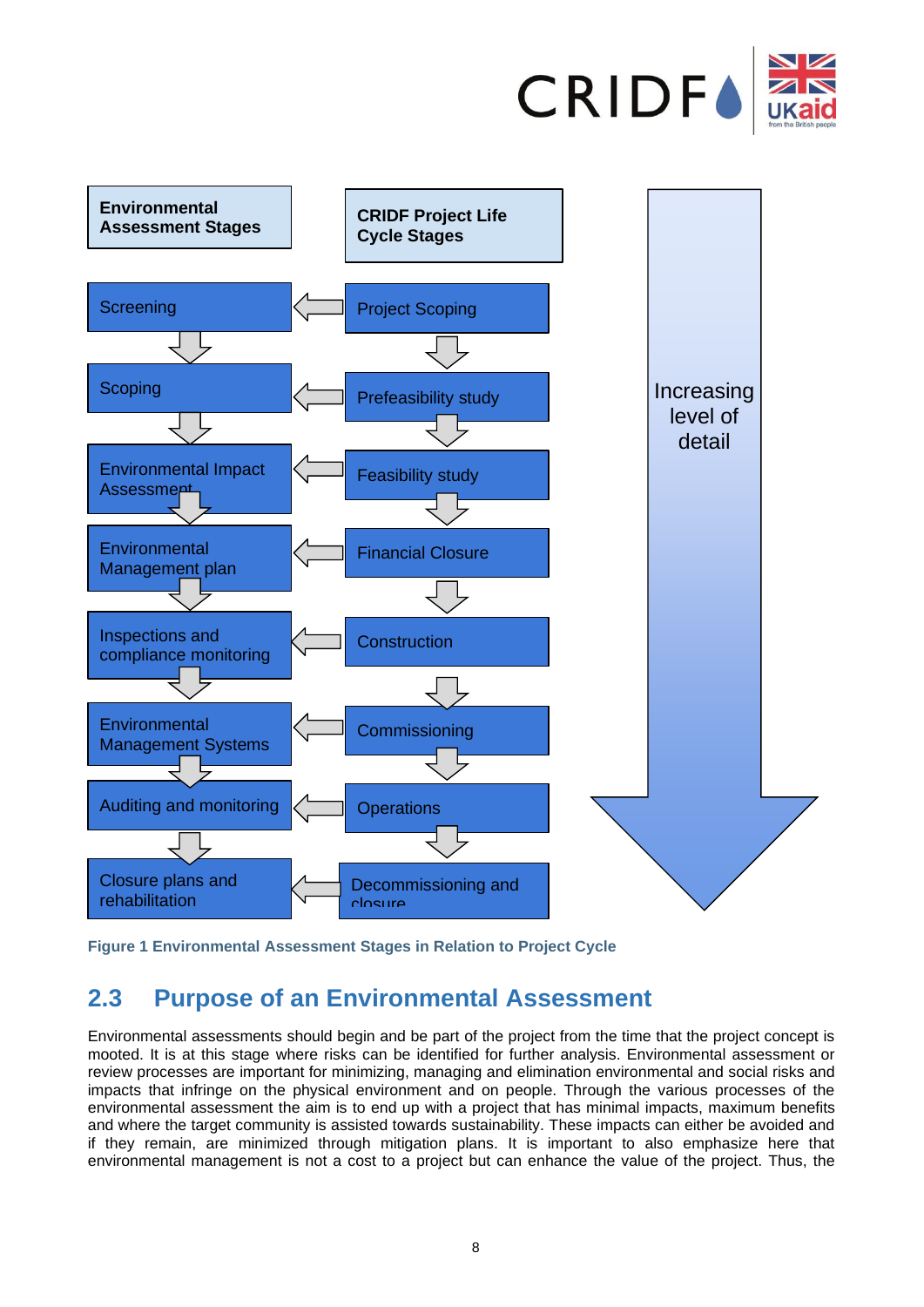

sooner environmental considerations are incorporated into the project the better it is for the project outcomes especially with regards to long-term benefits and sustainability.

The stages outlined above for implementing EIA are generic. However, the terminology for referring to these stages varies across countries in the SADC. Table 1 presents the different terms used to refer to the different stages in the different SADC countries.

<span id="page-8-0"></span>

| <b>Country</b>    | <b>Screening</b>                 | <b>Scoping</b>                                                      | <b>EIA</b>                                                      | Permit,<br>License,<br><b>Authorisation</b> | <b>EMP</b>                                 | <b>Follow-up</b>                         |
|-------------------|----------------------------------|---------------------------------------------------------------------|-----------------------------------------------------------------|---------------------------------------------|--------------------------------------------|------------------------------------------|
| <b>World Bank</b> | Screening                        | Scoping                                                             | <b>EIA</b>                                                      |                                             | <b>EMP</b>                                 |                                          |
| Angola            | Screening                        |                                                                     | Environmental<br>Impact<br>Statement<br>(EIS) and<br><b>EMP</b> | Environmental<br>License                    | Included in EIA                            | Monitoring of<br>EIA<br>Implementation   |
| <b>Botswana</b>   | Screening                        | <b>Preliminary EIA</b>                                              | EIS and EMP                                                     | Environmental<br>Authorisation              | Included in EIA                            | Post-EIA<br>monitoring and<br>auditing   |
| <b>DRC</b>        |                                  |                                                                     | <b>EIS</b>                                                      | Favourable<br>Environmental<br>Opinion      | <b>EMPP</b> and<br><b>MRP</b>              |                                          |
| Lesotho           | Screening                        | <b>Project Brief TORs</b>                                           | EIS and<br>(EMMP)                                               | <b>EIA Licence</b>                          | Included in EIA                            | Audit                                    |
| Malawi            | Screening                        | Project Brief OR<br>Scoping                                         | EIA report and<br><b>EMP</b>                                    | <b>EIA Certificate</b>                      | Included in EIA<br>report                  | Monitoring of<br>EIA<br>Implementation   |
| Mozambique        | Application<br>and<br>Screening  | EPVR & Scope<br>Definition and TORs<br>or Pre-Assessment<br>Or TORs | EIS and EMP<br>EIS and EMP<br>or SER                            | Environment<br>Licence                      | Included in EIA                            | Environmental<br>audit and<br>inspection |
| Namibia           | Registration<br>and<br>Screening |                                                                     | Environmental<br>Assessment<br>and EMP                          | Letter of<br>Authorisation                  | Included in<br>Environmental<br>Assessment | Monitoring and<br>auditing               |
| South Africa      | Screening                        | <b>BAR or Scoping</b>                                               | EIA and EMP                                                     | Environmental<br>Authorisation              | Included in BAR<br>or EIA                  |                                          |
| Swaziland         | Screening                        | <b>IEE and CMP or</b><br>Scoping                                    | EIA                                                             | Environmental<br>Compliance<br>Certificate  | Included in IEE<br><b>CMP</b>              | Project<br>Compliance<br>Report          |
| Tanzania          | Registration<br>and<br>Screening | Preliminary EIA, or<br>Scoping & TORs                               | EIS and EMP                                                     | <b>EIA Certificate</b>                      | Included in EIS                            | Environmental<br>auditing                |
| Zambia            | Screening                        | <b>Project Brief or TORs</b><br>for EIS                             | EIS and EMP                                                     | Environmental<br>Authorisation              | Included in EIA                            | Post-EIA audit                           |
| Zimbabwe          | Prospectus                       |                                                                     | EIA report and<br><b>EMP</b>                                    | <b>EIA Certificate</b><br>and Permit        | Included in EIA                            | Monitoring and<br>auditing               |

### **Table 1 EIA Stages / Terminology in SADC (Adapted from Walmsley & Patel 2011)**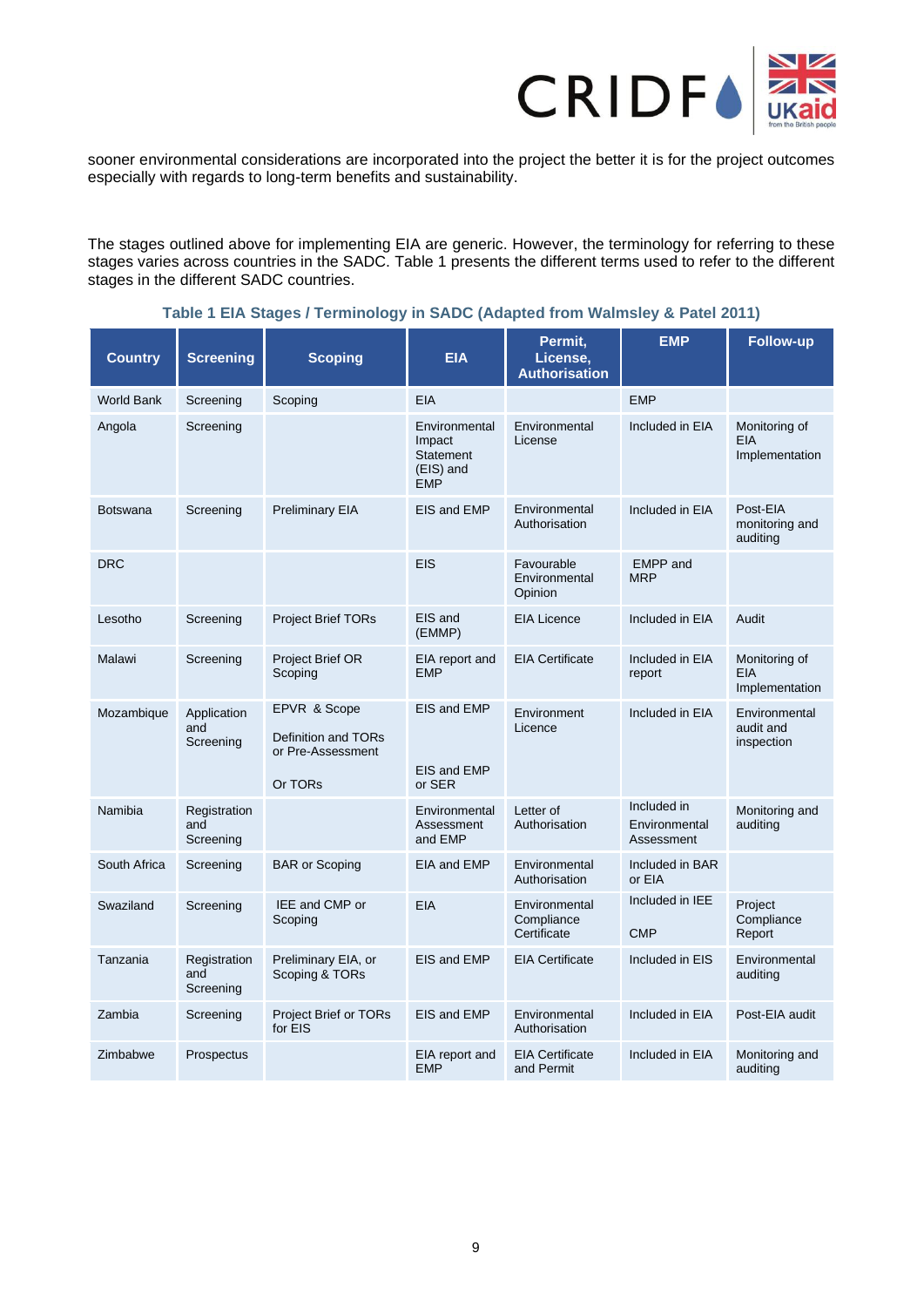

#### **KEY :**

| IFF.        | Initial Environmental Evaluation             |
|-------------|----------------------------------------------|
| <b>CMP</b>  | Comprehensive Mitigation plan                |
| <b>TOR</b>  | <b>Terms of Reference</b>                    |
| <b>BAR</b>  | <b>Basic Assessment Report</b>               |
| <b>EMMP</b> | Environmental Management and Mitigation Plan |
| <b>SER</b>  | Simplified Environmental Report              |
| <b>MRP</b>  | Mitigation and Rehabilitation Plan           |
| <b>EPVR</b> | Environmental Pre-Viability Report           |
|             |                                              |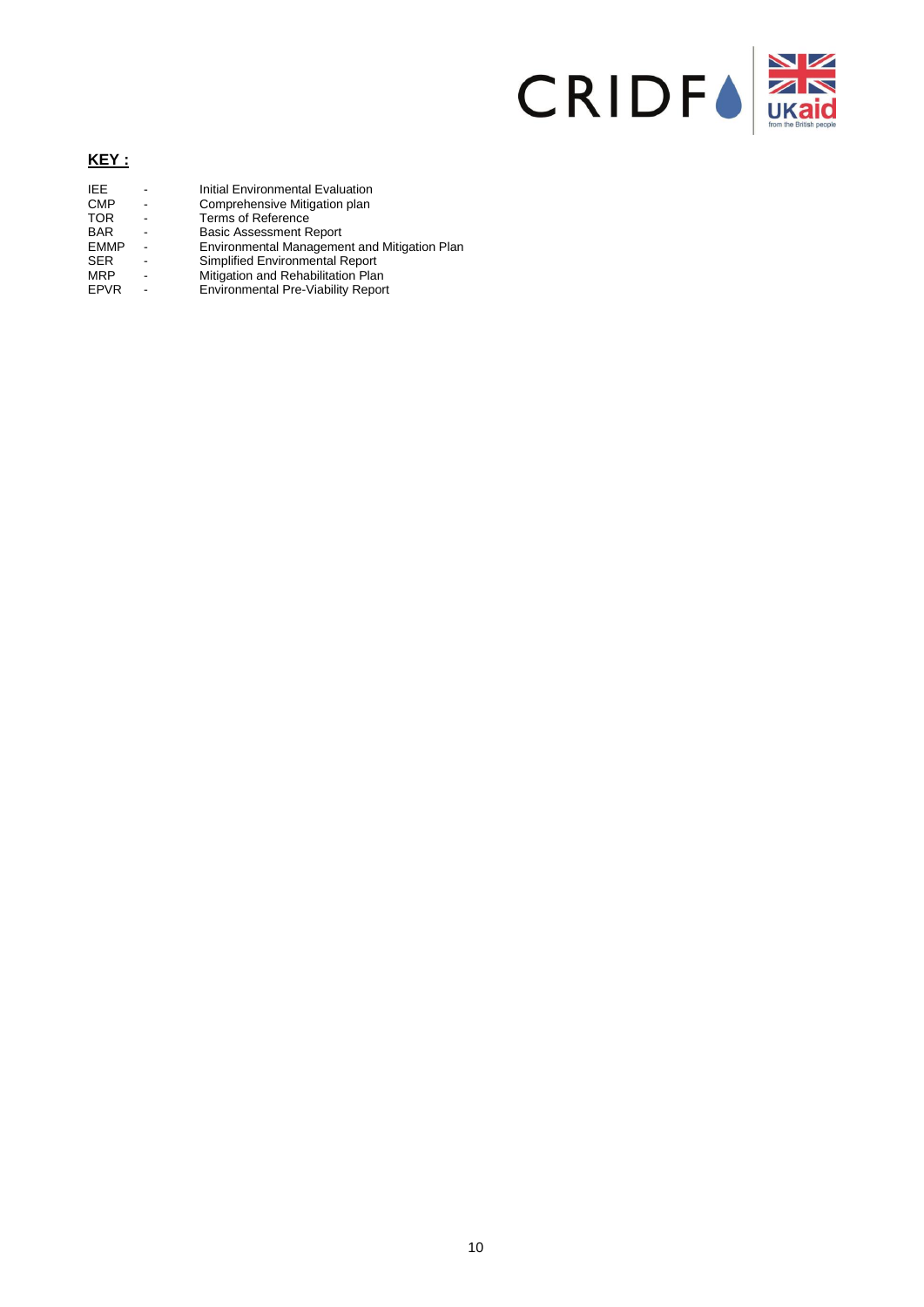

# <span id="page-10-0"></span>**3 Requirements to Protect the Environment**

# <span id="page-10-1"></span>**3.1 Responsibility and Legislation**

In the last decade, all the 12 mainland SADC countries have established fairly strong environmental legislation and environmental assessment processes that apply to most of the development projects carried out therein, especially infrastructure projects.

**Table 2** shows the various ministries and authorities that are responsible for the protection of the environment and for overseeing all environmental impact assessments. It also provides the name of the principal environmental management Acts governing EIAs and other regulations.

It is imperatives that that all consultants should carry out a detailed legal review for the countries in which they are working to familiarize with the legislation that they will need to comply with. This must be done for every project as some legislation may be amended from time to time. The given list only serves as a guide and represents the situation at the time of writing.

## <span id="page-10-2"></span>**3.2 Information Required**

In general, the various SADC environmental agencies require project developers to ensure that the project is environmental and socially immune. The more significant the project's possible impacts, the higher the standard of information provision and consultation that will be required before the project can go ahead. For instance if a project is deemed as extremely risky based on the country's classification of projects the client is required to ensure that the EIA is carried out by a considerable number of experts covering a wide range of disciplines (e.g. A water specialist, a zoologist, a geologist, an archaeologist, a hydro-geologist) to cover all important baseline studies and impact analyses.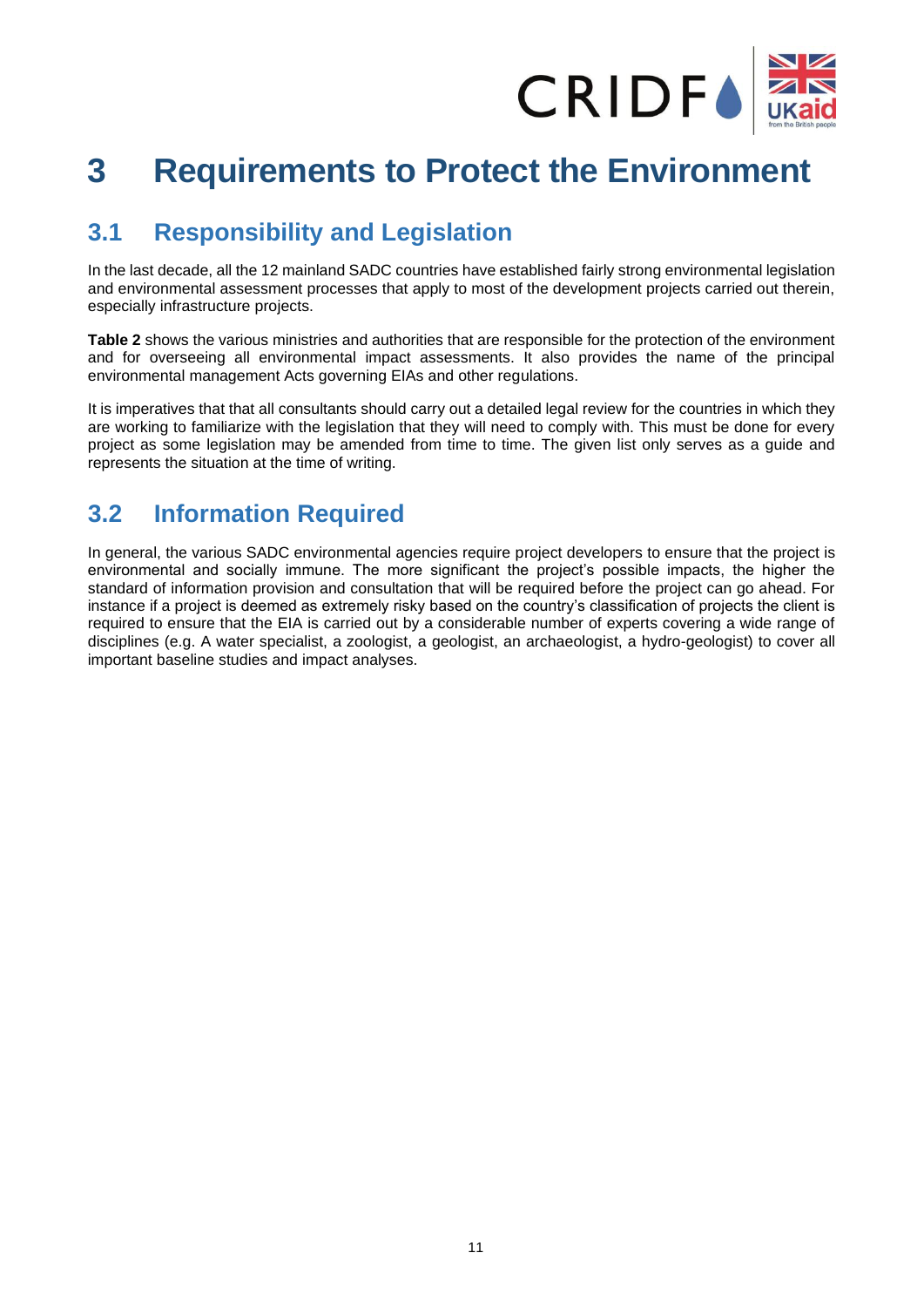

## **Table 2 Summary of administrative and legal structures<sup>1</sup>**

| <b>Country</b>  | <b>Ministry Responsible for</b><br><b>Environmental Management</b>        | <b>Authority Responsible for EIA</b><br><b>Name of EIA Act</b>                                                 |                                                                                  | <b>EIA Regulations</b>                                                                                                                |
|-----------------|---------------------------------------------------------------------------|----------------------------------------------------------------------------------------------------------------|----------------------------------------------------------------------------------|---------------------------------------------------------------------------------------------------------------------------------------|
| Angola          | Ministry of Environment (MoE)                                             | National Directorate for<br><b>Environmental Prevention</b><br>and Environmental Impact<br>Assessment          | Environment Framework Law,                                                       | Decree on Environmental<br><b>Prevention and Environmental</b><br>Impact Assessment, No. 51/2004<br>Impact Assessment of 23 July 2004 |
| <b>Botswana</b> | Ministry<br>of<br>Environment,<br>Wildlife and Tourism (MEWT)             | Department of<br>Environmental Affairs (DEA)                                                                   | Environmental Assessment Act.<br>No. 10 of 2010 (still to be passed<br>into law) | In draft                                                                                                                              |
| <b>DRC</b>      | Ministry of Environment,<br>Nature Conservation and<br>Tourism (MENCT)    | Group for Environmental<br><b>Studies</b><br>of Congo (Groupe d'Etudes<br>Environnementales du<br>Congo (GEEC) | <b>Environmental Protection Act.</b><br>No. 11/009 of 9 July 2011                | None                                                                                                                                  |
| Lesotho         | Ministry of Tourism, Culture<br>and Environment (MTCE)                    | Department of Environment<br>Environment Act, No. 10 of<br>2008 In draft                                       | Environment Act, No. 10 of 2008                                                  | In draft                                                                                                                              |
| Malawi          | Ministry of Natural Resources,<br>Environment<br>Energy<br>and<br>(MNREE) | Environmental Affairs,<br>Department (EAD)                                                                     | <b>National Environmental</b><br>Management Act, No. 23 of 1996 b                | None, but the EIA Guidelines have<br>been gazetted and have legal<br>standing                                                         |
| Mozambique      | Ministry for the Coordination of<br>Environmental Action (MICOA)          | <b>National EIA Directorate</b>                                                                                | Environmental Law, No. 20/97 of 1<br>October 1997                                | Regulations on the Environmental<br>Impact Assessment Process,<br>Decree No. 45 of 2004                                               |
| Namibia         | Ministry of Environment and<br>Tourism (MET)                              | Department of<br>Environmental Affairs (DEA)                                                                   | Environmental Management Act,<br>No. 7 of 2007                                   | In draft                                                                                                                              |

<span id="page-11-0"></span><sup>1</sup> Adapted from Walmsley & Patel 2011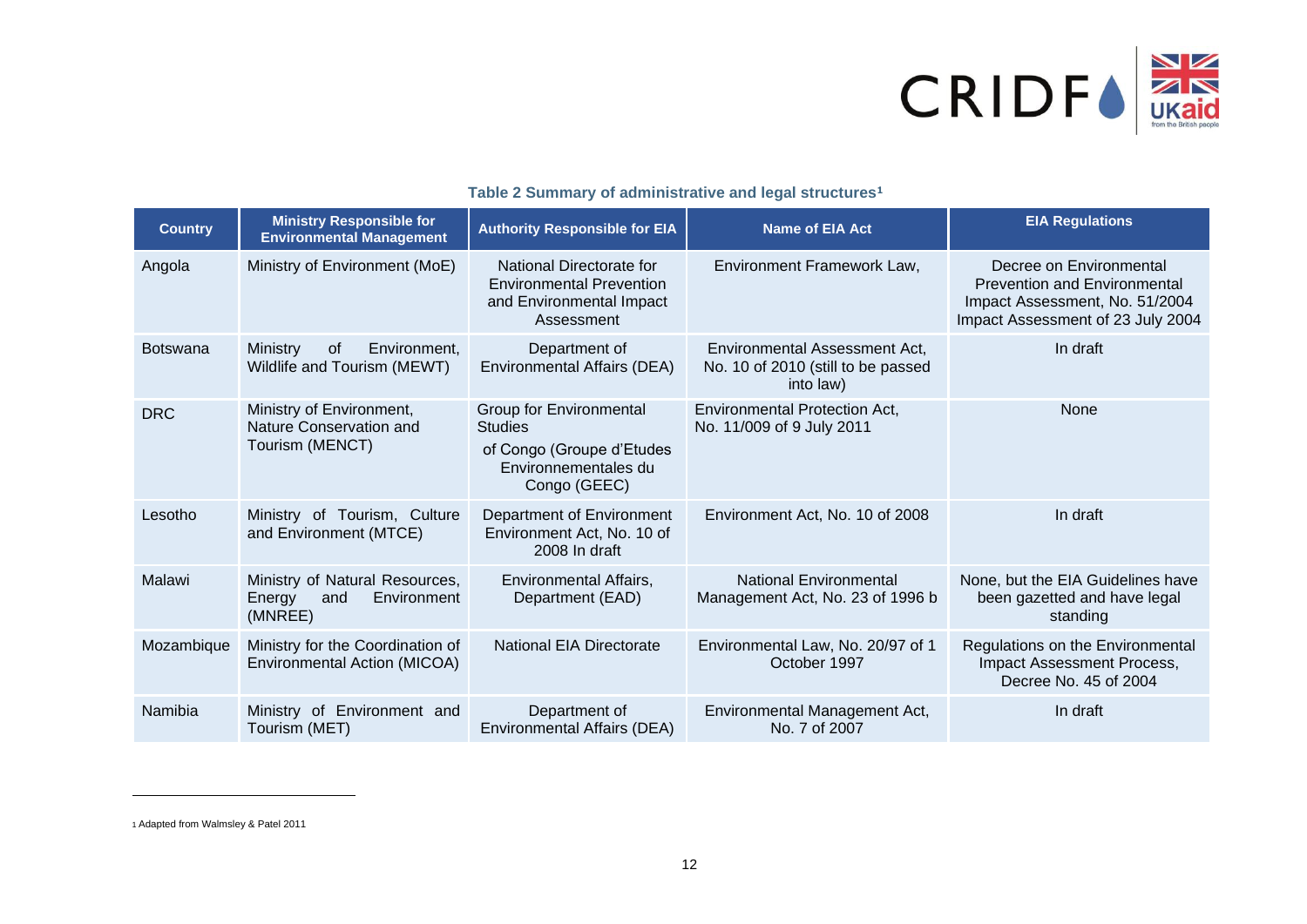

| <b>Country</b> | <b>Ministry Responsible for</b><br><b>Environmental Management</b>                             | <b>Authority Responsible for EIA</b><br><b>Name of EIA Act</b>                         |                                                                                 | <b>EIA Regulations</b>                                                                                                                                      |  |
|----------------|------------------------------------------------------------------------------------------------|----------------------------------------------------------------------------------------|---------------------------------------------------------------------------------|-------------------------------------------------------------------------------------------------------------------------------------------------------------|--|
| South Africa   | Department of Environmental<br>Affairs (DEA)                                                   | National DEA or provincial<br>departments (see Chapter<br>12, section 12.2.2 for list) | <b>National Environmental</b><br>Management Act, No. 107 of 1998,<br>as amended | <b>Environmental Impact Assessment</b><br>Regulations R543, R544 and R545<br>of June 2010                                                                   |  |
| Swaziland      | Ministry<br>0f<br>Tourism<br>and<br>Environmental Affairs (MTEA)                               | Swaziland Environmental<br>Authority (SEA)                                             | Environmental Management Act,<br>No. 5 of 2002                                  | Environmental Audit, Assessment<br>and Review Regulations of 1996,<br>as amended in 2000                                                                    |  |
| Tanzania       | Vice-President's Office                                                                        | <b>National Environmental</b><br><b>Management Council</b><br>(NEMC)                   | Environmental Management Act,<br>No. 20 of 2004                                 | <b>Environmental Impact Assessment</b><br>and Audit Regulations,<br>Government Notice No. 349 of<br>November 2005                                           |  |
| Zambia         | <b>of</b><br><b>Ministry</b><br>Tourism,<br>Environment<br>Natural<br>and<br>Resources (MTENR) | <b>Zambian Environmental</b><br><b>Management Agency</b><br>(ZEMA)                     | Environmental Management Act,<br>No. 12 of 2011                                 | <b>Environmental Protection and</b><br><b>Pollution Control (Environmental</b><br>Impact Assessment) Regulations,<br>Statutory Instrument No. 28 of<br>1997 |  |
| Zimbabwe       | Environment and<br>Ministry<br>of<br>Resources<br>Natural<br>Management (MENRM)                | <b>Environmental Management</b><br>Agency (EMA)                                        | Environmental Management Act,<br>Chap 20:27, of 2002                            | <b>Environmental Management (EIAs</b><br>and Ecosystems Protection)<br>Regulations, Statutory Instrument<br>No. 7 of 2007                                   |  |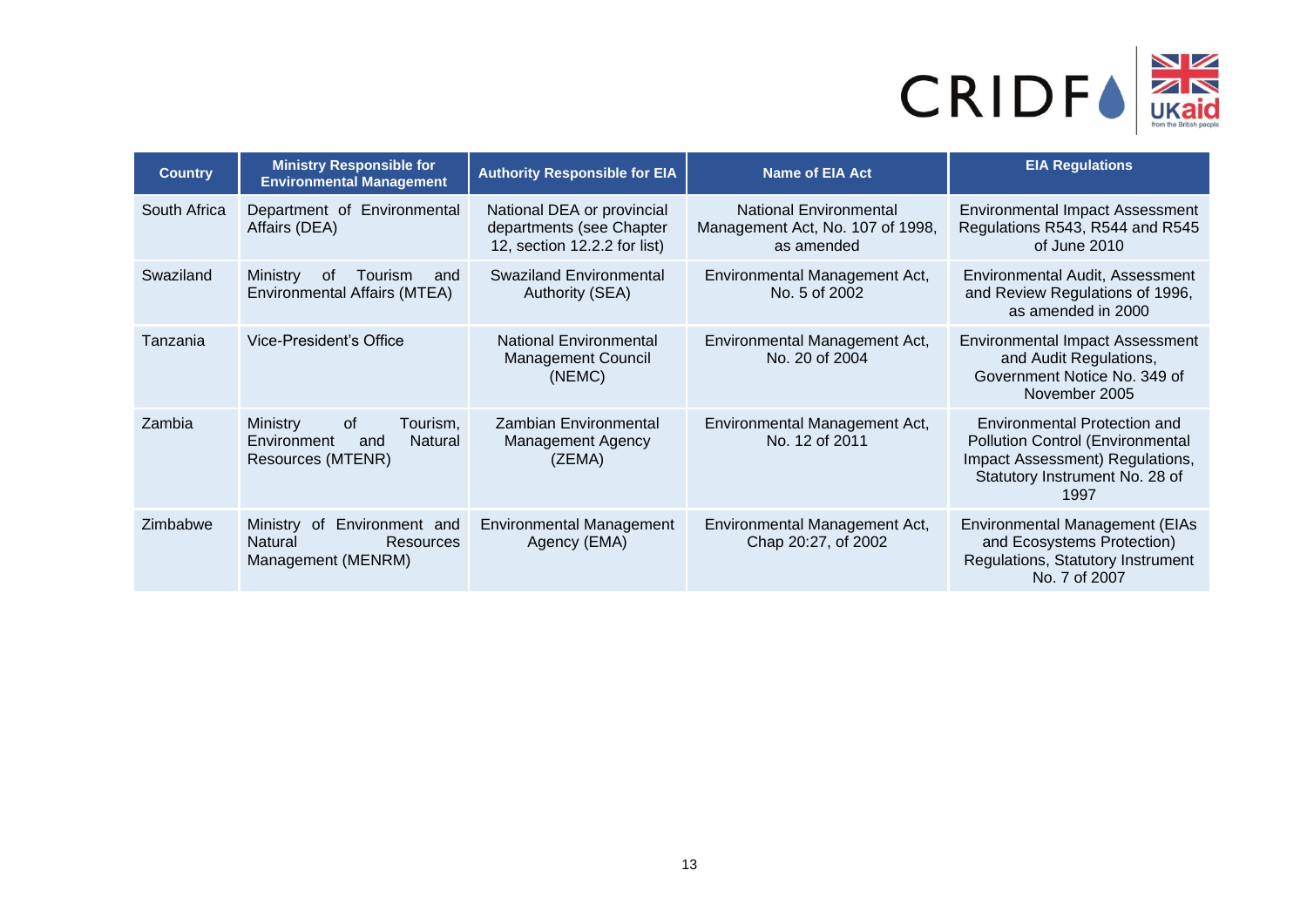

# <span id="page-13-0"></span>**3.3 Certification of consultants**

A few of the SADC countries specifically require the consultants to be registered and certified before they can be allowed to conduct EIA studies in those countries. Where this is the case the CRIDF project leader will need to ensure that the consultants that they deploy to conduct EIA studies are duly certified before they can be allowed to conduct the EIA studies. **Table 3** shows which countries require registration and certification in the region. In some rare cases, which are also indicated in **Table 3**, consultants need to obtain approval to work in the respective countries. It is however important in all cases that CRIDF exacts strict selection standards in appointing consultants to ensure that the environmental impact assessment report is easily approved for project certification. The use of poor quality consultants compromises the quality of the report and may lead to the rejection of the EIA report by the national environmental authority, further leading to delays in the implementation of the project. It is therefore in the interest of CRIDF or any project developer for that matter, to ensure that the consultants have the requisite qualification and experience for the work.

<span id="page-13-1"></span>

| <b>Country</b>  | <b>Statutory</b><br>registration and<br>certification<br>scheme for EIA<br><b>consultants</b><br>criteria | <b>Non-statutory</b><br>registration for<br><b>EAI consultants</b><br>based on<br>professional<br>with the EIA | <b>Consultants for</b><br>a given EIA to<br>be approved by<br><b>authorities</b><br>before<br>commencing | List of<br>approved<br>consultants<br>held by<br>environmental<br>authority | <b>EIA consultants</b><br>to be<br>independent in<br>terms of the law |
|-----------------|-----------------------------------------------------------------------------------------------------------|----------------------------------------------------------------------------------------------------------------|----------------------------------------------------------------------------------------------------------|-----------------------------------------------------------------------------|-----------------------------------------------------------------------|
| Angola          | <b>No</b>                                                                                                 | Yes                                                                                                            | <b>No</b>                                                                                                | <b>No</b>                                                                   | <b>No</b>                                                             |
| <b>Botswana</b> | Yes                                                                                                       | <b>No</b>                                                                                                      | <b>No</b>                                                                                                | <b>No</b>                                                                   | <b>No</b>                                                             |
| <b>DRC</b>      | <b>No</b>                                                                                                 | <b>No</b>                                                                                                      | <b>No</b>                                                                                                | <b>No</b>                                                                   | <b>No</b>                                                             |
| Lesotho         | (Uncertain)                                                                                               | <b>No</b>                                                                                                      | Yes                                                                                                      | Yes                                                                         | <b>No</b>                                                             |
| Malawi          | <b>No</b>                                                                                                 | <b>No</b>                                                                                                      | <b>No</b>                                                                                                | Yes                                                                         | <b>No</b>                                                             |
| Mozambique      | <b>No</b>                                                                                                 | Yes                                                                                                            | Yes                                                                                                      | <b>No</b>                                                                   | <b>No</b>                                                             |
| Namibia         | (Uncertain)                                                                                               | <b>No</b>                                                                                                      | <b>No</b>                                                                                                | Yes                                                                         | <b>No</b>                                                             |
| South Africa    | Yes                                                                                                       | <b>No</b>                                                                                                      | <b>No</b>                                                                                                | <b>No</b>                                                                   | Yes                                                                   |
| Swaziland       | <b>No</b>                                                                                                 | <b>No</b>                                                                                                      | <b>No</b>                                                                                                | <b>No</b>                                                                   | <b>No</b>                                                             |
| Tanzania        | Yes                                                                                                       | <b>No</b>                                                                                                      | <b>No</b>                                                                                                | <b>No</b>                                                                   | <b>No</b>                                                             |
| Zambia          | <b>No</b>                                                                                                 | <b>No</b>                                                                                                      | Yes                                                                                                      | <b>No</b>                                                                   | <b>No</b>                                                             |
| Zimbabwe        | <b>No</b>                                                                                                 | <b>No</b>                                                                                                      | <b>No</b>                                                                                                | Yes                                                                         | <b>No</b>                                                             |

### **Table 3 EIA Stages / Terminology in SADC (Adapted from Walmsley & Patel 2011)**

*NB: At times these agencies interpret the requirements differently. It maybe prudent to seek confirmation or clearance of consultants of requirements before commencing in countries like Zimbabwe, Zambia and the DRC.*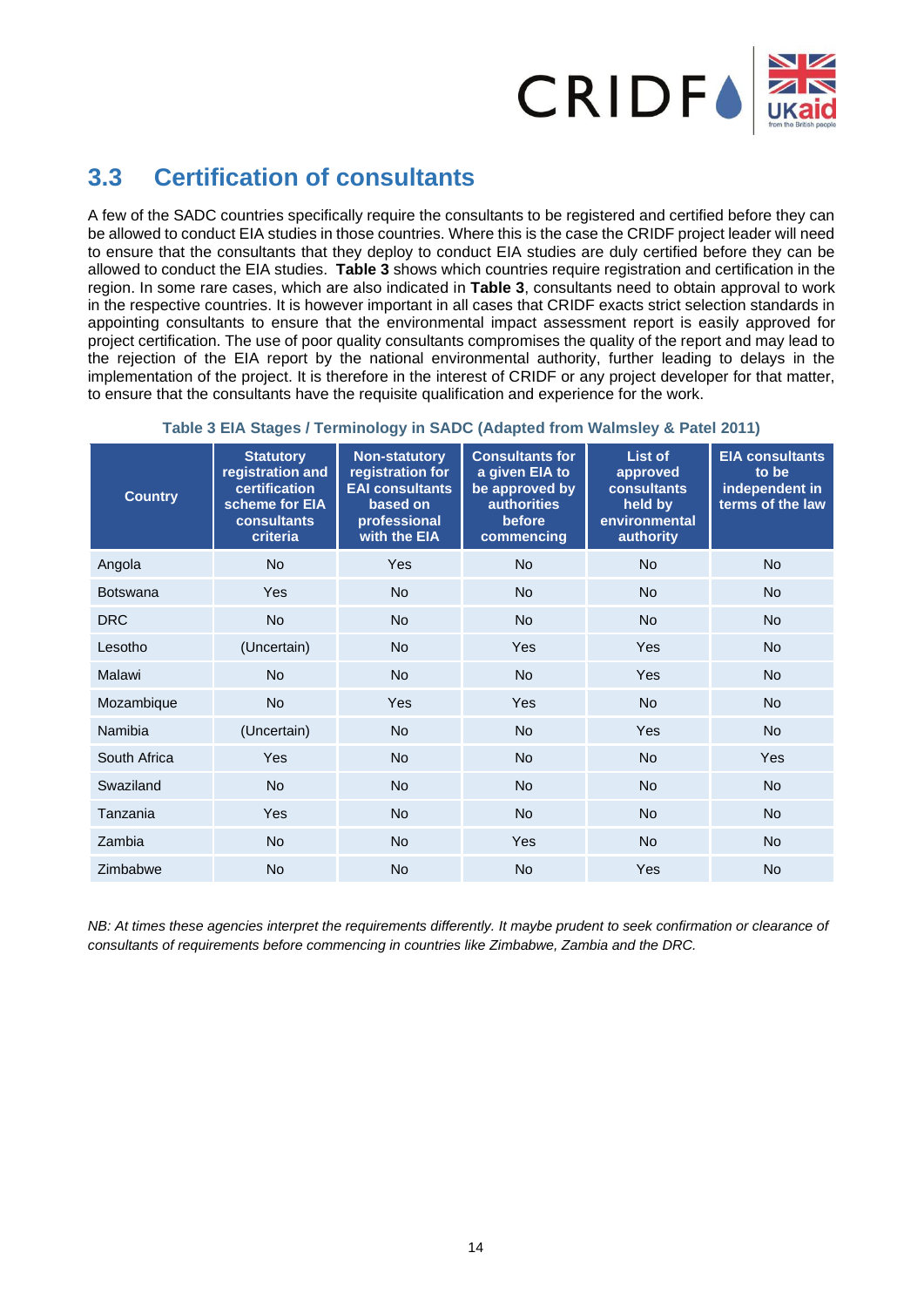

# <span id="page-14-0"></span>**3.4 Environmental Assessment Expertise**

There is no standard list of experts that is needed for carrying out environmental assessments. The range of expertise required is an outcome of the scoping exercise where the subject matter areas that are deemed likely to be affected by the project become the areas of investigation in the EIA. It is generally good practice to involve a qualified environmental expert for the screening and scoping stages to ensure that all possible areas for investigation in the EIA are identified and adequately catered for in advance. For example, if CRIDF proposes to establish an irrigation project using saline borehole water there will be a need for an expert who understands salinity to fully investigate the risk to the soils and the project. Similarly, there may be need for a hydro-geologist to examine the ground water source to determine if the quality of the irrigation water can be improved if the borehole site is changed.

There are however, some common experts who routinely constitute EIA teams and these are environmental expert, vegetation/fauna expert, sociologist, water resources expert, land use expert among the principal ones.

# <span id="page-14-1"></span>**3.5 Level of Detail**

The level of assessment required for a project will depend on the impacts and scope of the project. Most countries have a list of categories to classify projects according to the potential risks to be suffered by the social and physical environment, and this determines the information detail and studies that will be required in order for the project to proceed. Where there is no classification provided refer to the WB IFC categorization. Where two or more countries are involved it is advised that the more stringent classification be adopted for the project in question.

## <span id="page-14-2"></span>**3.6 Requirements by Different Financial Institutions**

One of the main goals for CRIDF is to leverage financing for its projects. While there exists a list of potential funding institutions there is no preferred one. CRIDF requires that for any of the projects the required environmental assessment should meet the identified financiers requisites that are normally provided by the funder. The level of performance standards provided for by this guide would be sufficient for the DFID, DBSA, WB and SADC environmental requirements as long as the country legislation is also fully satisfied.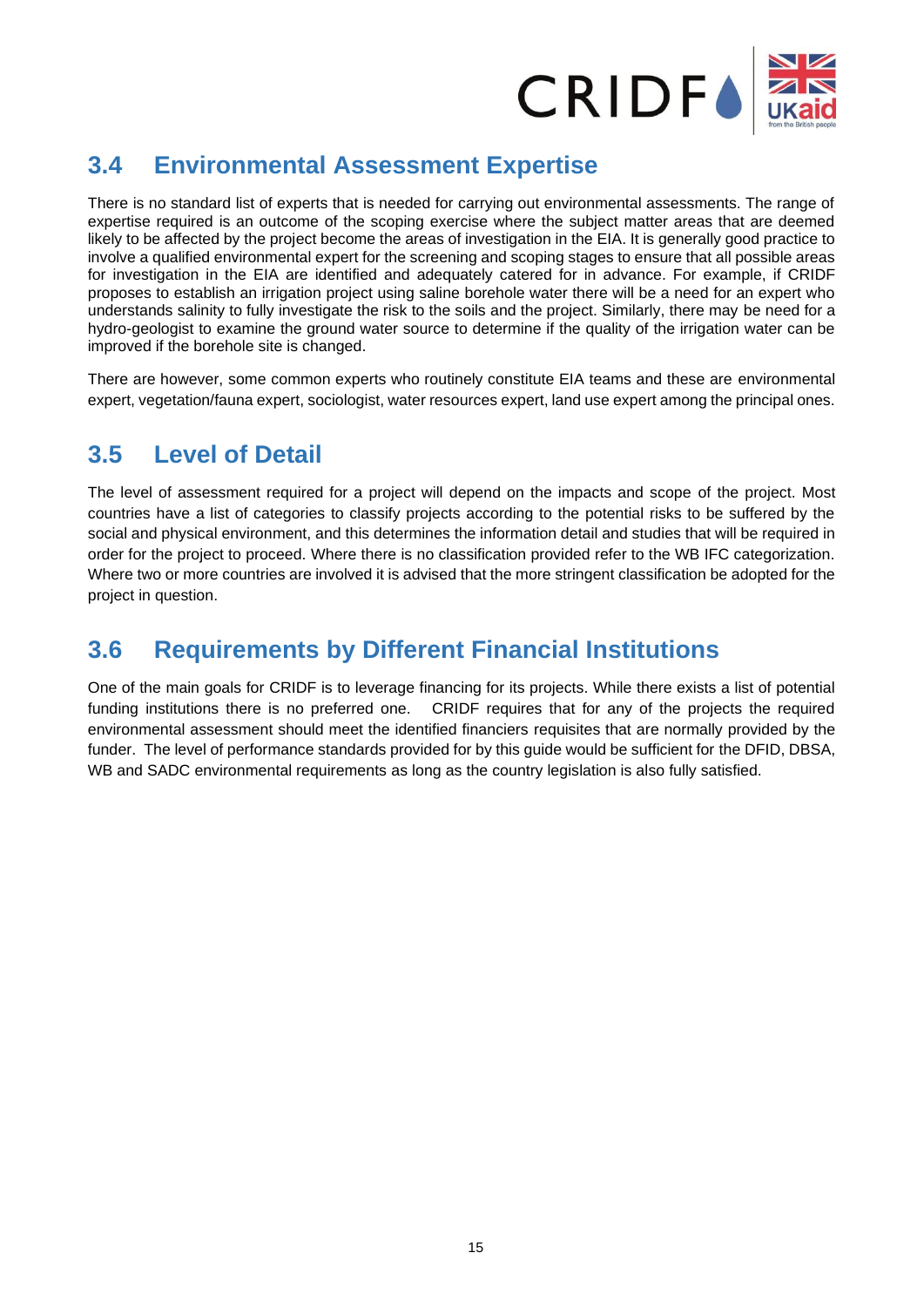

# <span id="page-15-0"></span>**4 Step-by-Step Guideline**

# <span id="page-15-1"></span>**4.1 Important Steps in Environmental Screening**

The generic steps that are followed in conducting an environmental assessment were listed in **Section 2**. This section provides a more detailed description of the activities that constitute these steps.

# <span id="page-15-2"></span>**4.2 Step 1: Prospecting/or screening**

Prospecting / or screening involves the initial project review or screening exercise. It is important to invoke an environmental assessment at the very beginning of the project, at the project concept stage to facilitate for the planning for downstream activities. In this step, a quick, high level assessment is made, at the project concept phase where the purpose is to identify, at this high level, all the environmental risks and opportunities associated with the project and to ensure that they are integrated into the project implementation program.

Screening may start with a desk study that basically checks the project concept and scope against legislation and whether it is exempted from a full EIA. It assigns the project to an appropriate category that determines whether further analysis is required or not, based on its scope. Below is an example of a typical environment project classification:-

- Category 1: Activities that are not likely to result in significant impact and may not require further studies
- Category 2: These are activities that are likely to cause limited significant adverse impacts upon failure to take mitigation measures. These activities may require some limited environmental studies and production of a mitigating plan
- Category 3: These activities are most likely to cause significant adverse impacts and therefore require detailed studies.

Screening is a systematic assessment and documentation of the potential environmental and socio economic impacts of potential concern. Two important questions that should be asked in order to guide the screening process are; 'what will be the effects of this development on the environment? Are the effects likely to be significant?'. Where a checklist is provided the consultant should go through a process of ticking against each known impact, determining whether it is likely to occur or not. This determines the extent of further assessment to be conducted, subject discipline, its goals and its methodology.

CRIDF procedure requires that the environmental service provider completes an "Environmental Screening form" for all projects. It is the responsibility of every CRIDF project team leader to oversee the completion of the screening form and for all the recommendations contained therein to be implemented. A copy of a screening form for use in CRIDF project is presented in **Appendix 1**. Environmental service provider should employ national procedures in order to adhere to relevant legislation, international agreements and treaties. In the CRIDF project cycle (see Section 2.2.) this constitutes part of the pre-feasibility of a project. Depending on the findings it may be decided at this stage not to proceed with the project.

*Action:- In some countries, there is a legal requirement to submit an application or a notice to the relevant environmental authority at this stage and to receive feedback on how to proceed. Where this is the case it is important to ensure that this is carried out as early as possible in the project cycle to minimise delays. The public agencies usually take long to respond and it is important to take these potential delays into account in the project planning.*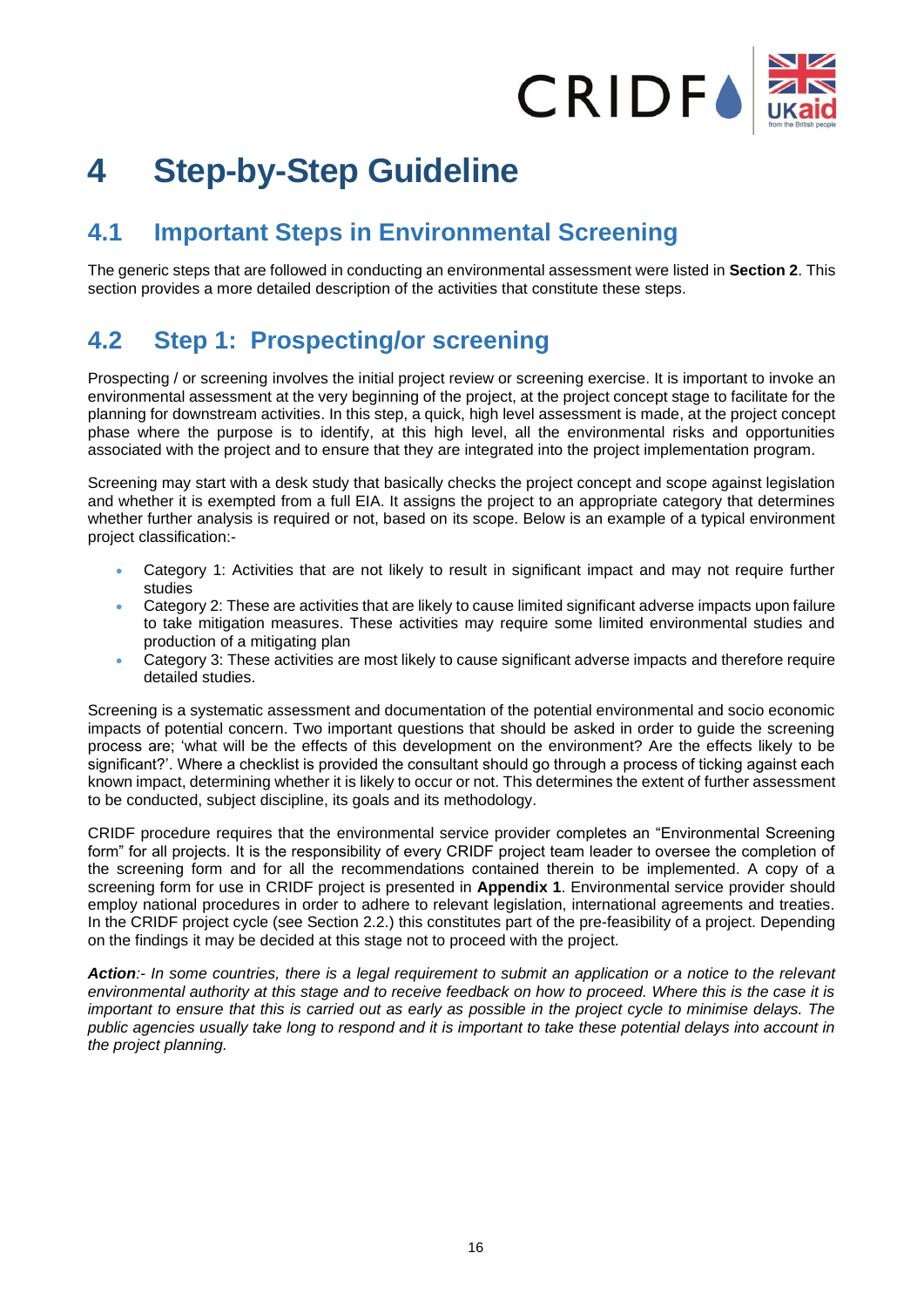

# <span id="page-16-0"></span>**4.3 Step 2: Review of Relevant Environmental Legislation**

In this activity, a thorough review of all the country's environmental legislation that has any bearing on the proposed project is carried out. The process includes an identification of the environmental laws and regulations of the country with which the project must comply.

A detailed summary of the legal review will need to be presented in the scoping and/or EIA report. At any rate, the subsequent step of scoping can only be carried out with reference to the environmental legislation of the country.

For CRIDF this stage is also part of the project pre-feasibility assessments. Combined with the screening stage and depending on other findings project proposals considered unfeasible may be terminated at this stage.

# <span id="page-16-1"></span>**4.4 Step 3: Scoping**

In this step, following the screening and environmental review, a scoping process is carried out where the environmental risks and opportunities identified in step 1 are examined in greater detail to determine the scope of further investigations if required. Scoping seeks to prioritise the most important issues, problems and alternatives that should be addressed. On the basis of the scope determined, a proper budget of resources needed for the EIA is prepared to ensure that the activities that need to be carried out for these investigations are adequately resourced. Poor scoping can lead to delays in the project when at a later stage it is discovered that some investigations that should have been carried out were not identified and carried out.

Scoping should include a review of capacity issues concerning prevention and mitigation of impacts for individuals and organizations as well as an assessment of the enabling environment (e.g. legislation, incentives and partnerships). CRIDF can use this scoping to identify possible modifications to the project design and is essential for focusing the available resources on the relevant issues. Scoping may, where deemed necessary, include stakeholder and public consultations. In addition, where possible, the consultant or CRIDF project lead should arrange an informal meeting with the environmental agency to inform them of the project and to solicit any concerns and other pertinent issues that they may have at this stage with regards to the project. Involving the environmental agency early in the project cycle can minimise delays in ultimate approval of the EIA report.

In summary, scoping consists of the following steps:

- Overview information gathering (Site visit, secondary data review and consultations)
- Defining the scope of the project
- Identifying the 5 Valued Ecosystem Components (VECs)
	- Legal requirements
	- Public visibility and concern
	- Economic or social importance
	- Protected, rare, and endangered species
	- Keystone species, important ecological/trophic roles
- Defining the scope of the Assessment to be conducted
- Verifying the risks and documenting the scoping work.

In some cases the scoping report should be accompanied by the draft terms of reference for a full-fledged EIA. In some countries, the environmental agency determines the scope of the terms of reference for the EIA while other country agencies rely on the terms of reference supplied by the project developer in the scoping document or prospectus as shown in table 3. In the latter the agency's role is merely to approve the terms of reference.

This is the first process in the feasibility phase for CRIDF projects.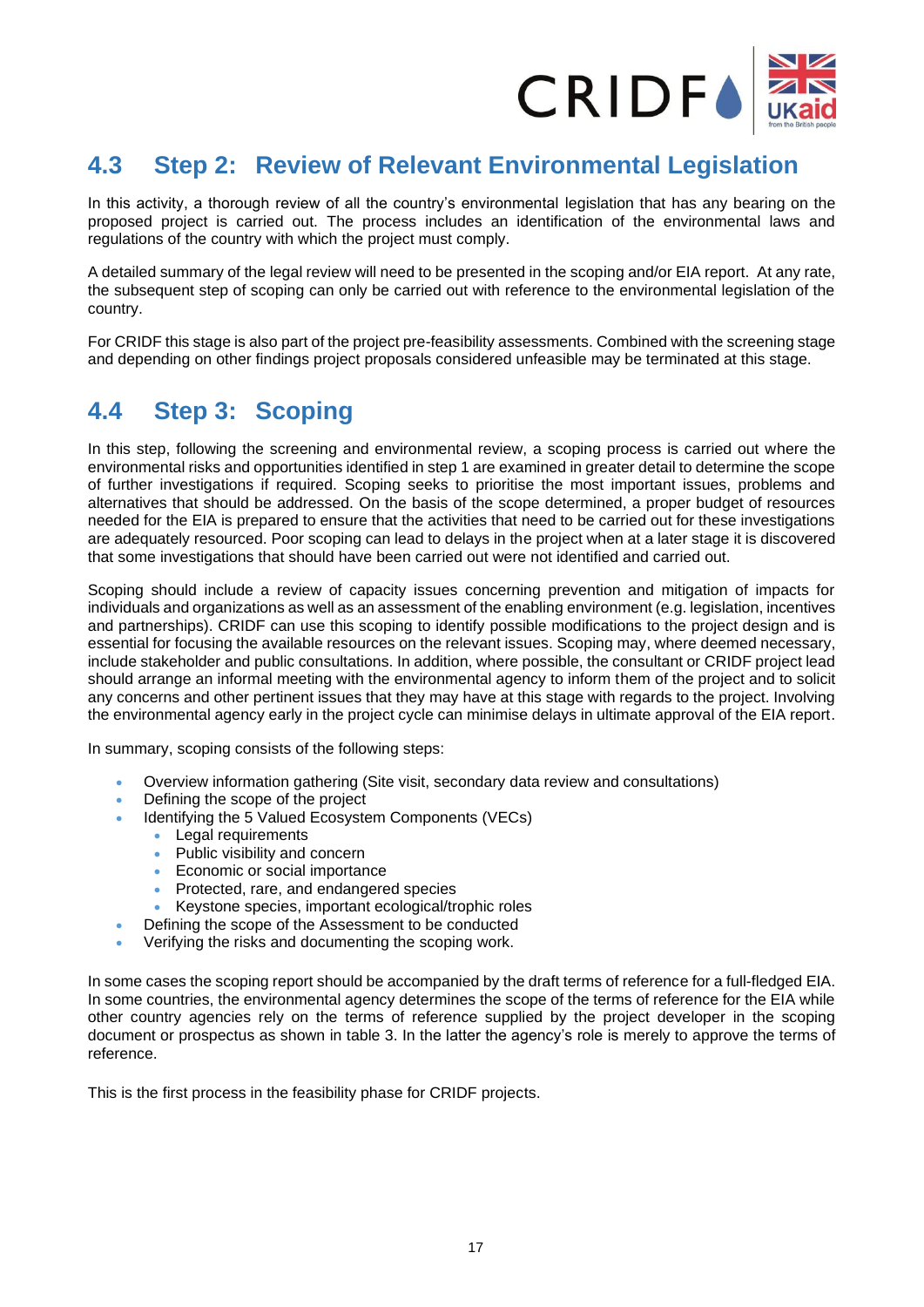

## <span id="page-17-0"></span>**4.4.1 Public Consultation**

Public consultation is a key regulatory tool employed to improve transparency and efficiency in developmental interventions. It involves actively seeking the opinions from the communities and the information gathered is important for informing decision-making processes. The basic standard is that consultations are meaningful. CRIDF requires that that "meaningful consultations" standards are used during all public engagements. To meet the meaningful consultation standards a number of conditions listed below including the communication methods that need to be satisfied.

### **a) Use a communication language that is easy for the community members to understand.**

This will allow communities and interested stakeholders to express their views on the measures that developers propose to address to mitigate any negative impacts.

#### **b) Provide the affected communities with access to relevant information on the CRIDF project**

This information should include:

- The purpose, nature and scale of the project;
- The timeline for the project, including the date construction is scheduled to start and how long the project activities will go on;
- How the communities will be affected, including any risks to and potential impacts on the community and what can be done to minimize those risks and impacts;
- Who is involved in developing the project;
- The process for engaging communities and stakeholders;
- The process for the community to file grievances about the project planning and project impacts.

#### **c) Document the consultation process in detail**

Documentation of the consultation process is to include the people present, date and the minutes of the discussion. It is good practice to have a signed register of the people who are consulted. In some cases the minutes have to be presented as part of the EIA reports to the environmental management authority/agency. Note that high-risk projects may require more than one consultation and meetings.

#### **d) Village/community venues**

Conduct consultation meetings at the normal village community venues or in a place that is easily accessible to all affected people. Otherwise arrange for transport to the meeting venue if it is too far for people to walk to.

Meaningful consultation should focus on people and communities directly affected by the project. Ensure that consultation includes disadvantaged and vulnerable groups, such as women, children, the elderly, ethnic minorities and displaced persons. The consultation process must be free from outside manipulation, interference, coercion or intimidation.

*Action*:- *As was the case with step 1, some countries require the project promoter to submit the project scoping for approval to the relevant national environmental agency. Comments made with regard to this process in step 1 with regard to delays also apply.* 

## <span id="page-17-1"></span>**4.5 Step 4: Conduct Environmental Impact Assessment (EIA)**

This stage is the heart of the EIA studies also referred to as the Environmental and Social Impact Assessment (ESIA and typically takes the longest amount of time and consumes the greatest amount of resources. It cannot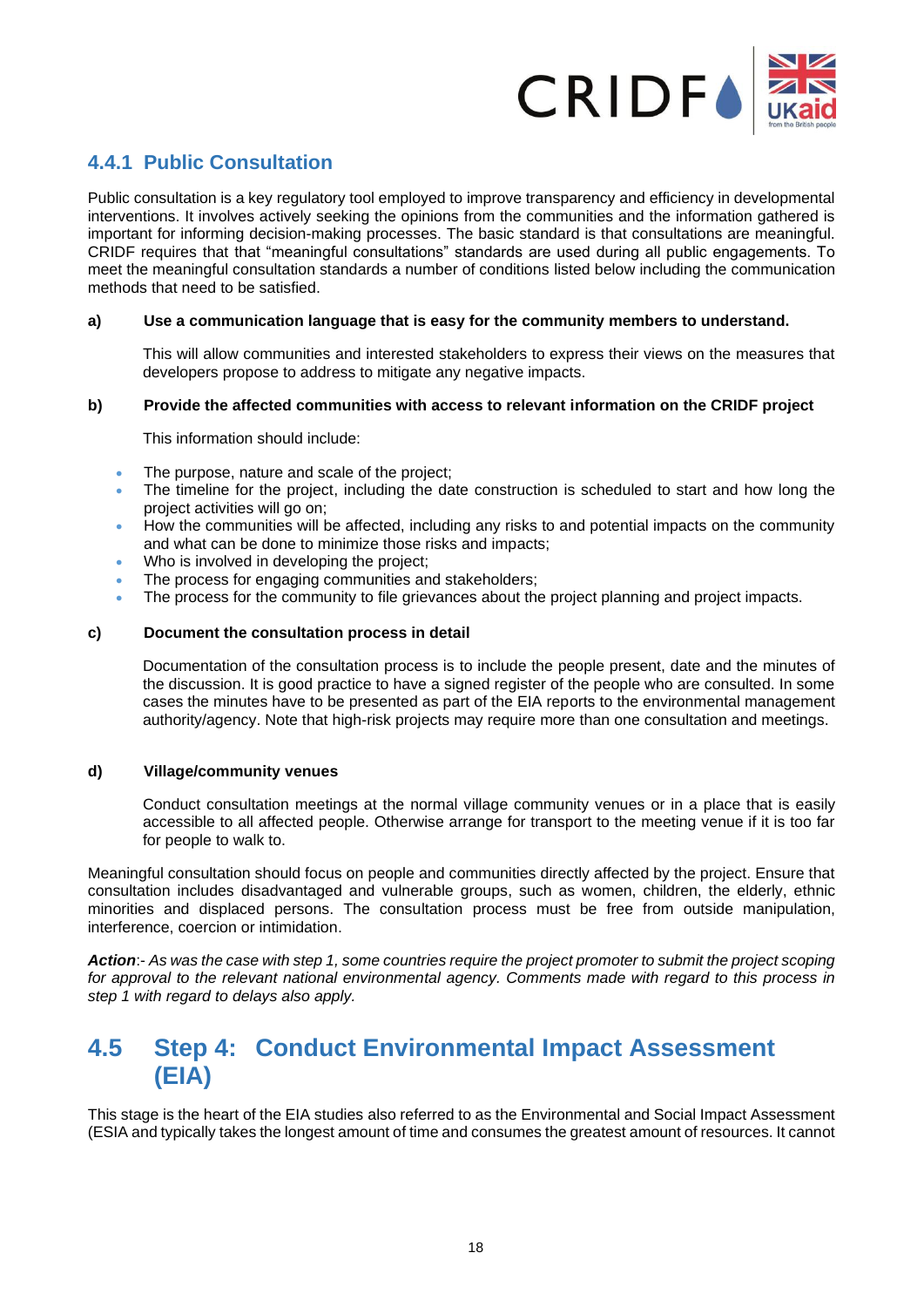

be overemphasized, therefore, that poor scoping can lead to serious problems in the conduction of the EIA and compromises the quality of the EIA report.

An EIA typically begins with baseline studies of the biophysical and social environment, including a public consultation to solicit the views of the affected persons. In some countries the environmental agencies are strict with regards to the conduction of public consultations, insisting on submission of lists of identification details of all persons who attended the meetings or answered questionnaires (see Public consultation above). The IFC standards and some country agencies require that the consultants post advertisements of public consultation meetings in the public media (radio and/or newspapers).

## <span id="page-18-0"></span>**4.5.1 Baseline information**

Upon the approval of TORs and scoping documents by authorizing agency, CRIDF starts collecting baseline information of the proposed project area. A baseline study provides baseline information that serves as a benchmark against which change due to a development can be measured. This stage is critical as it affects the impact identification and analysis. Information is required to be collected on physical, biological, socioeconomic and cultural environment. In most of the cases, one time collection of the baseline information is sufficient, however a comprehensive EIA may require collecting baseline information of the project area over a longer period.

Typical information needed to be studied in detail would be:

- Geology: A full assessment of the geology of the project site. Necessary for construction activities
- Soil and soil erosion: Soil types on and around the project sites should be studied and documented. Soil information is necessary for projects that are supported by soil structures such as roads and irrigation projects. Projects that will affect soil types due to contamination, leaching and preservation of topsoil. Vulnerability of soil type to proposed project.
- Vegetation: an inventory of existing plants on the project site is necessary. Mapping of vegetation zones is required. The consultant should identify endangered and threatened species as well as ethnobotanical plants. How much do the people and animals depend on the vegetation that will be taken out by the project?
- Terrestrial and Aquatic Fauna: An inventory of animal and bird species found in the project site and surroundings. List of those that are rare, endangered or protected. Will the activities alter the habitat or foraging of the species – pathways to water sources?
- Land Use Patterns: Determine the land use patterns in the area and level of usage. Are the uses seasonal or throughout the year. Is there reserved land? How is land use controlled? Determine what land will be affected or altered by the project- approximate percentage of land area. What are the possibilities of change to the land use and is there availability of replacement land if project takes up part of the land?
- Water resources: study the water quality and quantity. The flow regime, existing and planned abstraction levels and river/stream health estimates. How much water will be used by the project and how much remains in the system? Is the project going to discharge wastewater and what quality of effluents.
- Climate change impacts: How vulnerable is the area to climate change? What are the predictions in the next 5, 10 to 50 years? How are the people coping? Is there an existing climate change strategy for the area? Current evidence of climate change impacts?
- Archaeology and cultural heritage studies: Is the project in a cultural heritage site? Are there any archaeological artefacts. Is the project going to be sited in a new virgin area? Link with land-use.

## <span id="page-18-1"></span>**4.5.2 Impact Identification and analysis**

Following information gathering through the baseline studies and consultations the next step of the assessments involves **"Impact assessment".** This is a detailed analysis of the information derived from the baseline studies to determine/predict all the potential environmental and social impacts. The impacts are also classified according to duration (short, medium, long term or permanent); and severity.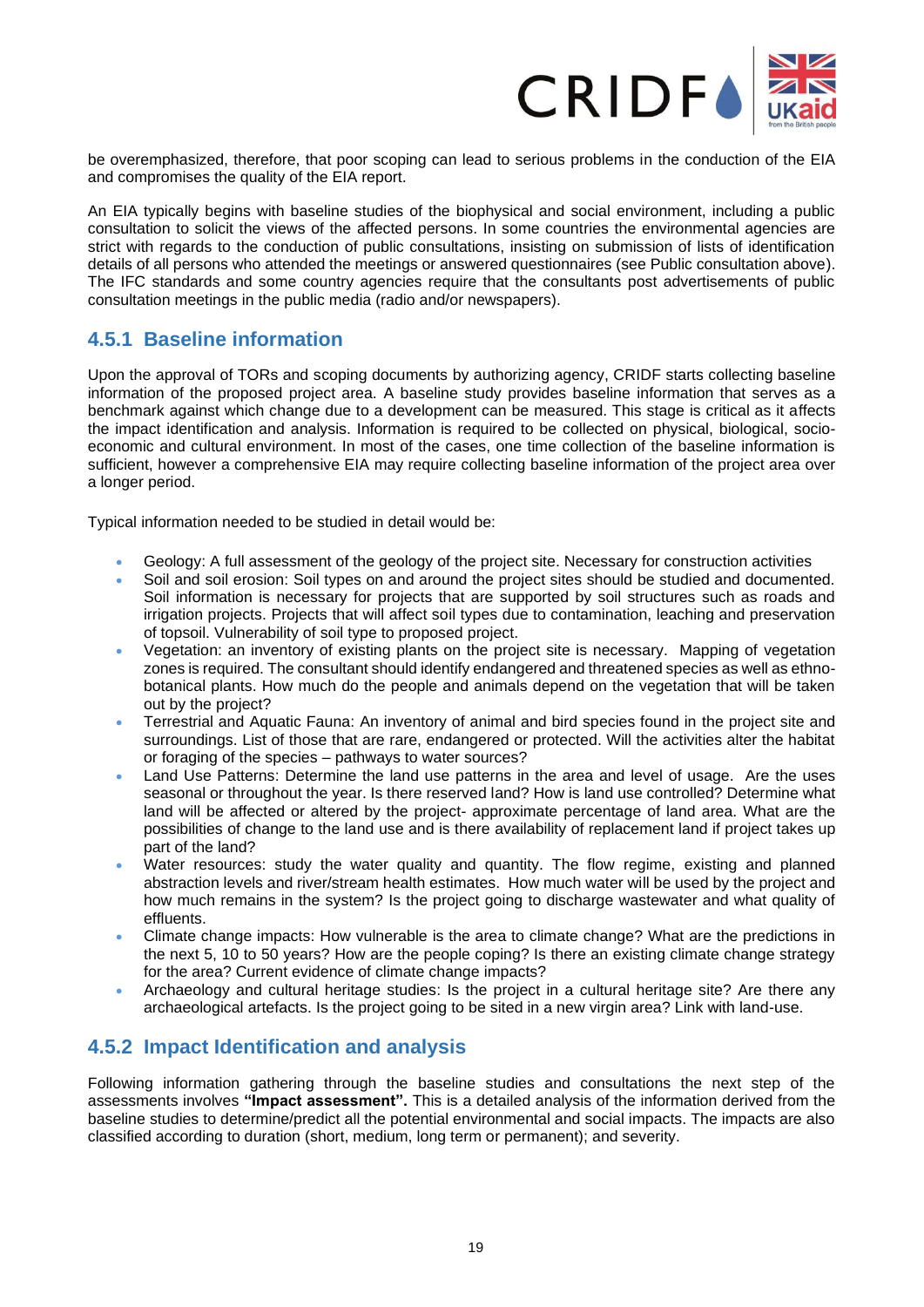

A checklist of these impacts should be assessed against stakeholder concerns, literature and baseline findings. Each impact should be categorized as positive if it produces a beneficial value and negative if it results in loss of benefits or causes any other harm. Distinction should be made between impacts that relate to the preparatory/construction phase and those that relate to the post preparatory/construction phases of the project. Further to that the impacts should be classified as either direct or indirect. For each potential impact, the consultant should determine the impact level of significance, consequence of the impact (who it will affect and how) the probability of reversing the impact, the probability of avoiding the impact and mitigation strategies where possible. Cumulative impacts should be addressed as best as possible, and how they contribute to the overall cumulative effect. An indication of whether the environment of any area beyond the limits of the national jurisdiction is likely to be affected and the mitigation measures to be undertaken should be indicated.

An example of a matrix for scoring significance is shown in the **Table 4**.

<span id="page-19-1"></span>

| <b>Variable / Ratings</b>  | 1                                                                                      | $\overline{2}$                                                                                                                                                    | 3                                                        | 4                                                     | 5                                                  |
|----------------------------|----------------------------------------------------------------------------------------|-------------------------------------------------------------------------------------------------------------------------------------------------------------------|----------------------------------------------------------|-------------------------------------------------------|----------------------------------------------------|
| Duration                   | Short term<br>Limited to<br>construction<br>phase of the<br>project                    | Medium term<br>Extend to post-<br>construction but<br>limited to<br>rehabilitation<br>period of the<br>project and within<br>the contractor's<br>liability period | Long term<br>Last for the<br>duration of the<br>project. | Permanent<br>Lasts for beyond<br>the project          |                                                    |
| Scale<br>(Area extent)     | Site/immediate<br>surroundings                                                         | Catchment<br>Extents to<br>catchment level                                                                                                                        | Regional<br>Extents to regional<br>level                 | National<br>Extents to national<br>level              | International<br>Extends to<br>international level |
| Severity/Intensity         | Low                                                                                    | Moderate                                                                                                                                                          | High                                                     | Very High                                             |                                                    |
| Certainty/probability      | Possible<br>Improbable - Low<br>possibility due to<br>design or historic<br>experience | Probable - Distinct<br>possible to occur                                                                                                                          | Highly probable -<br>Most likely to occur                | Will<br>Definite<br>occur regardless of<br>prevention |                                                    |
| <b>Affected Parties</b>    | No influence                                                                           | <b>Neutral</b>                                                                                                                                                    | Indifferent                                              | Negative influence                                    |                                                    |
| Legal conformance          | Yes                                                                                    | <b>No</b>                                                                                                                                                         |                                                          |                                                       |                                                    |
| <b>Impact Significance</b> | Low ≤ 7                                                                                | Medium 7-11                                                                                                                                                       | <b>High 12-18</b>                                        |                                                       |                                                    |

### **Table 4 Impact scoring Matrix**

# <span id="page-19-0"></span>**4.6 Step 5: Mitigation Measures and Environmental Management Plan (EMP)**

Mitigation involves taking measures to reduce or remove negative environmental impacts. The environmental consultant at this stage should propose possible mitigation measures for all the negative impacts that will be identified. The measures should be as practical as possible and if possible, based on tried and tested interventions carried out elsewhere. This involves an analysis of the impacts identified in step 3 to determine possible mitigation measures for all negative impacts identified; and to enhance or highlight all positive impacts to ensure maximum benefits. The EMP outlines the activities that will be carried out to mitigate against negative impacts and to take advantage of the positive impacts. The EMP must be fully integrated into the project phases and activities with clearly indicated timelines. This plan is best prepared by as many qualified technical and environmental experts in the team as possible to ensure that the recommended activities are (a) technically feasible, (b) practical, and (c) affordable. Tabulating the entire plan makes it easy to use during and after project implementation.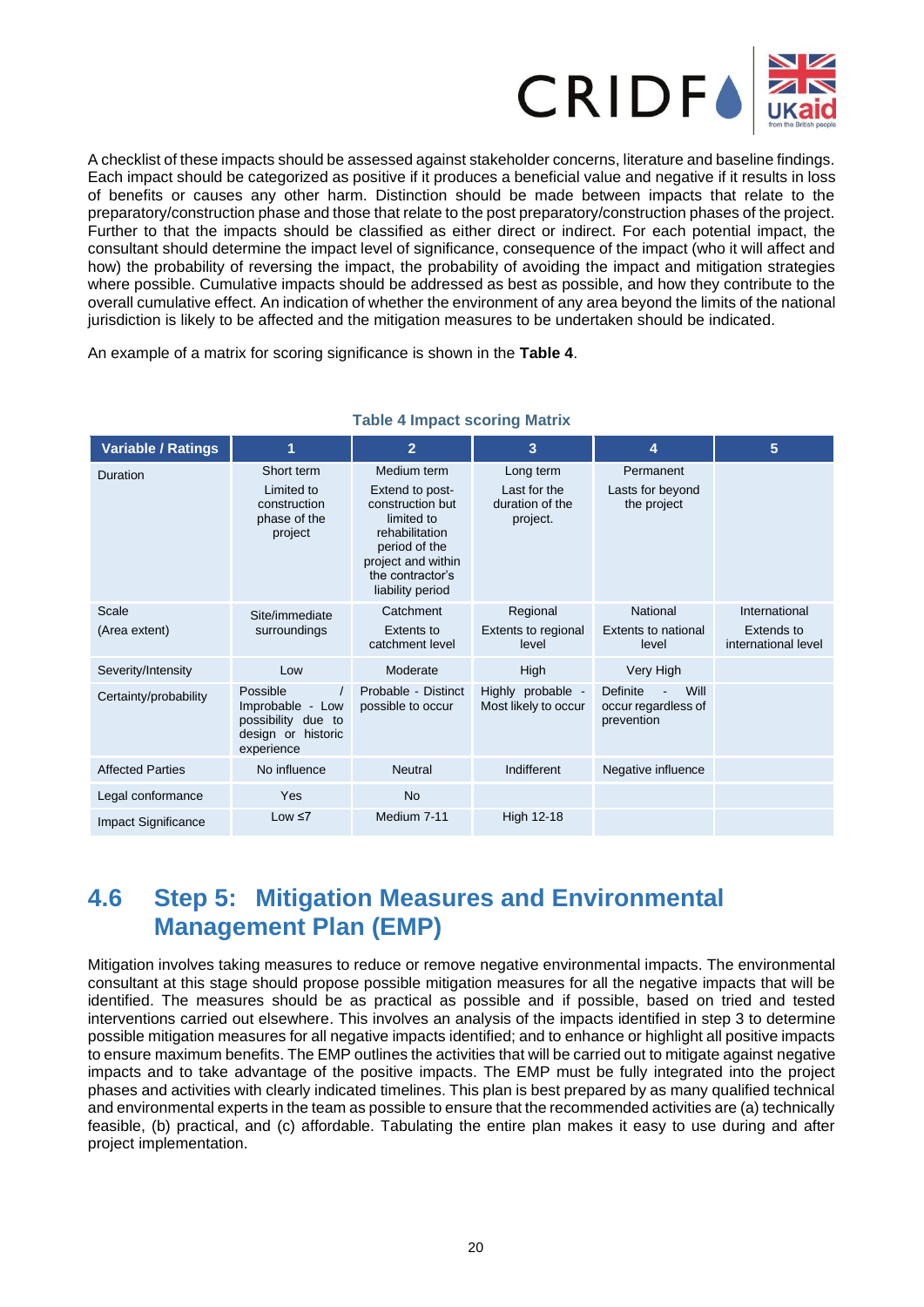

Compensation and Resettlement Plans, if required are part of EMP process. However, it is not expected that the CRIDF project by virtue of infrastructure size and their nature would displace people, either socially or economically.

With regards to CRIDF projects it is a requirement that the environmental consultants procured for an EIA process produce an Environmental Management Plan as part of the ESI report. The EMP is also part of the documents that are handed over to the main financiers if CRIDF is not implementing the project.

If CRIDF is implementing the project, the project lead will draw an action plan for supervision and monitoring with clear reporting outputs. At any point the proposed mitigations can be revised if they are deemed not to meet the expected corrective results. CRIDF will endeavour to ensure that the project owner has capacity and institutional support to continue with long term monitoring of project, before any handover is done. Where necessary training maybe recommended to ensure that the owner appreciates the need for reviewing and monitoring progress and is capable of undertaking the required measures.

# <span id="page-20-0"></span>**4.7 Step 6: Report writing**

In this step, all the data and information collected and analysed is compiled into a comprehensive EIA report. It is important to point out here that the report needs to be easily readable as it is a public document that is referred to not only by technical persons but by other informed members of the public as well. In some countries the EIA agency will provide its own guidelines and a typical table of contents for the EIA reports. The onus is on the consultant to follow that requirement.

## <span id="page-20-1"></span>**4.7.1 Contents of the EIA report**

If the country legislation do not specify the contents of the EIA Report, then the content as given in **Table 5** will be provided by the consultants.

<span id="page-20-2"></span>

| <b>Topic</b>                                                                                                 | <b>Description</b>                                                                                                                                                                                                                                                                                                                                           |
|--------------------------------------------------------------------------------------------------------------|--------------------------------------------------------------------------------------------------------------------------------------------------------------------------------------------------------------------------------------------------------------------------------------------------------------------------------------------------------------|
| <b>Executive Summary</b>                                                                                     | Project description summary<br>Summary of baseline findings and impacts<br>Summary of mitigation measures<br>$\bullet$                                                                                                                                                                                                                                       |
| Introduction<br>Aims and objectives                                                                          | Scoping Report and conditions of acceptance<br>Purpose of the EIA<br>$\bullet$<br>What is CRIDF and expertise of the consultants who carried the study<br>$\bullet$                                                                                                                                                                                          |
| Full description of proposal<br>and alternatives                                                             | Describe the proposed activity.<br>$\bullet$<br>Describe the specific project components (design)<br>$\bullet$<br>Locations of activity<br>Need or objective of projects and timing<br>Alternatives (site, design, layout)<br>$\bullet$                                                                                                                      |
| Site Description (the receiving<br>environment)                                                              | Physical environment (geology, hydrology (surface & ground water),<br>topology)<br>Biological environment (vegetation, fauna)<br>Socio-economic environment<br>$\bullet$                                                                                                                                                                                     |
| Legal Framework, Legislation<br>and policies and relevance to<br>project, Legal expectations<br>from the EIA | Describe all relevant local legislation and customs that apply to project<br>$\bullet$<br>Identify gaps between local laws and International standards - use World<br>$\bullet$<br>Bank Group IFC SP1 and description of the chosen standards<br>Define and identify pre-requisites relevant for activity (e.g. authorizations,<br>certificates and permits) |
| <b>Public participation Process</b>                                                                          | Describe methods used and meetings held.<br>$\bullet$<br>Describe summary of meetings and registers<br>Summary of comments register if any<br>Public Review of draft EIA.                                                                                                                                                                                    |

## **Table 5 An example of Contents of an EIA report**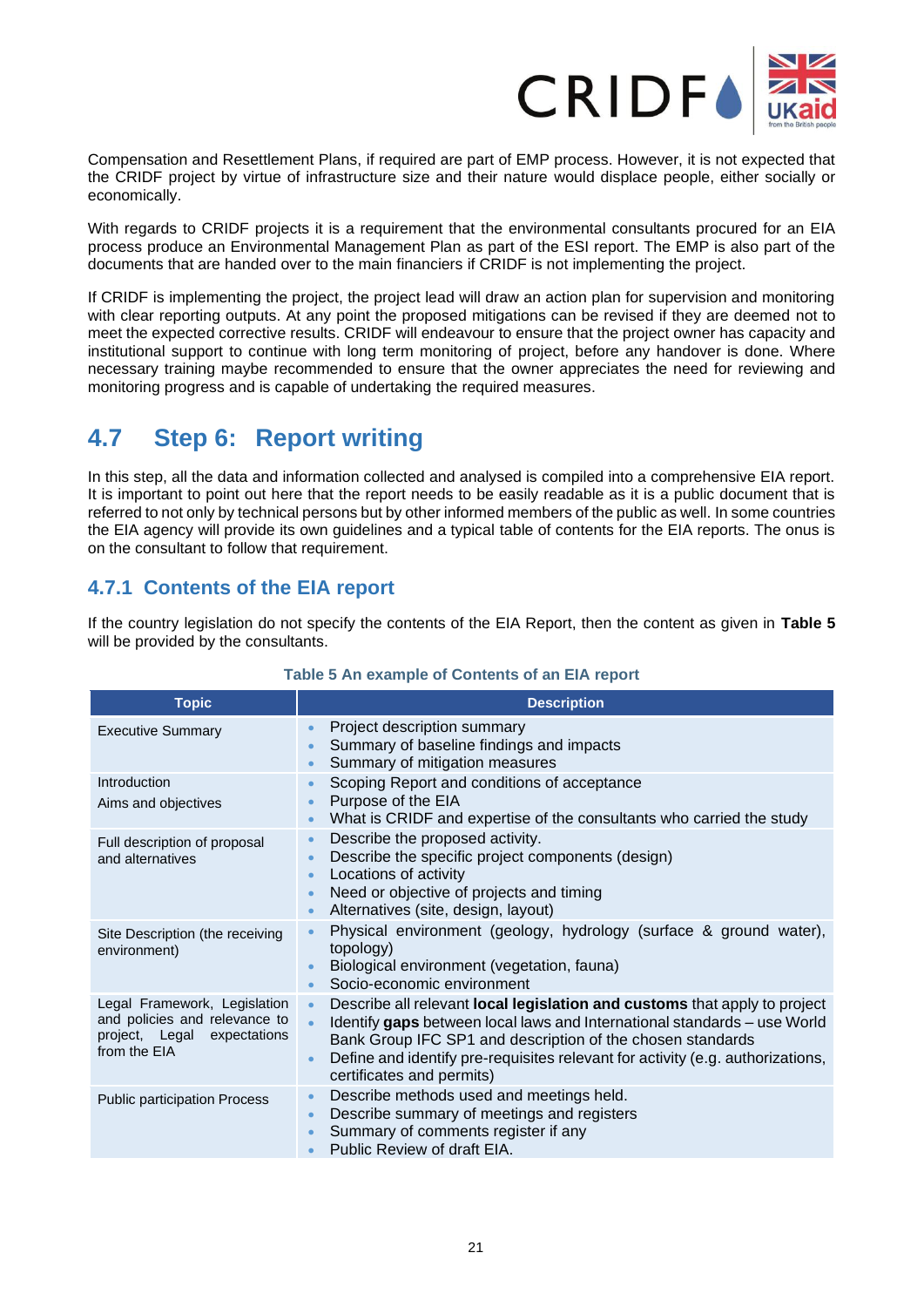

| <b>Topic</b>                                               | <b>Description</b>                                                                                                                                                                                                                                                                                                                                                                                                                                                                                                                        |
|------------------------------------------------------------|-------------------------------------------------------------------------------------------------------------------------------------------------------------------------------------------------------------------------------------------------------------------------------------------------------------------------------------------------------------------------------------------------------------------------------------------------------------------------------------------------------------------------------------------|
| information<br><b>Baseline</b><br>(Specialist studies)     | Describe the Social environment.<br>Describe the Biophysical environment (Soils, fauna, flora, geology,<br>$\bullet$<br>hydrology, climate change) NB some studies will be more relevant than<br>others<br>Cultural environment<br>$\bullet$<br>Archaeology (May not be an issue in some sites)<br>$\bullet$                                                                                                                                                                                                                              |
| identification<br>Impact<br>and<br>analysis                | Environmental issues and associated impacts<br>$\bullet$<br>Describe the potential impacts<br>- include the ecology, Physical<br>$\bullet$<br>environment and socio-economic impacts).<br>Describe the method used in determining impact significance<br>nature of impact<br>$\bullet$<br>extent<br>$\bullet$<br>duration<br>$\bullet$<br>severity or intensity<br>$\bullet$<br>probability<br>$\bullet$<br>Other aspects e.g. If there is people who will be displaced                                                                   |
| mitigation<br>Impact<br>and<br>environment management plan | Mitigation of impacts<br>$\bullet$<br>List impacts and practical ways for mitigating them<br>$\bullet$<br>Provide a management plan for the monitoring of impacts and managing<br>$\bullet$<br>them.<br>Describe project indicators, responsible institutions<br>$\bullet$<br>Define external monitoring methodology, key indicators, frequency,<br>$\bullet$<br>feedback loops<br>Define a detailed schedule of activities for implementation<br>Describe process of involving affected people monitoring where<br>$\bullet$<br>possible |
| Environmental statement                                    | Opinion on authorization of activity<br>Environmental impact statement<br>$\bullet$                                                                                                                                                                                                                                                                                                                                                                                                                                                       |
| Annexes or Appendices                                      | Copy of Terms of Reference<br>Copies of census and survey instruments, interview formats and any<br>other research tools<br>Information on all public consultation, including announcements and<br>schedules of public meetings, meeting minutes and lists of attendees<br>Examples of formats to be used in monitoring and reporting<br>Specialist study reports (usually required for highly risky projects)                                                                                                                            |

## <span id="page-21-0"></span>**4.8 Step 6: Report Submission**

When complete, the EIA report needs to be submitted to the national environmental authority / agency for evaluation ahead of the granting of an environmental management certificate or permit, depending on the terminology of the respective country.

## <span id="page-21-1"></span>**4.8.1 Submission of EIA reports and Reviews**

Once the EIA is complete, the EIA needs to be submitted to the competent authority, usually the national environmental management agency. The agency will review the report and determine if the contents therein sufficiently provide for the protection of the environment and the compliance of the project with the legislation.

After review of the report, the agency will return a verdict, which can be any of the following: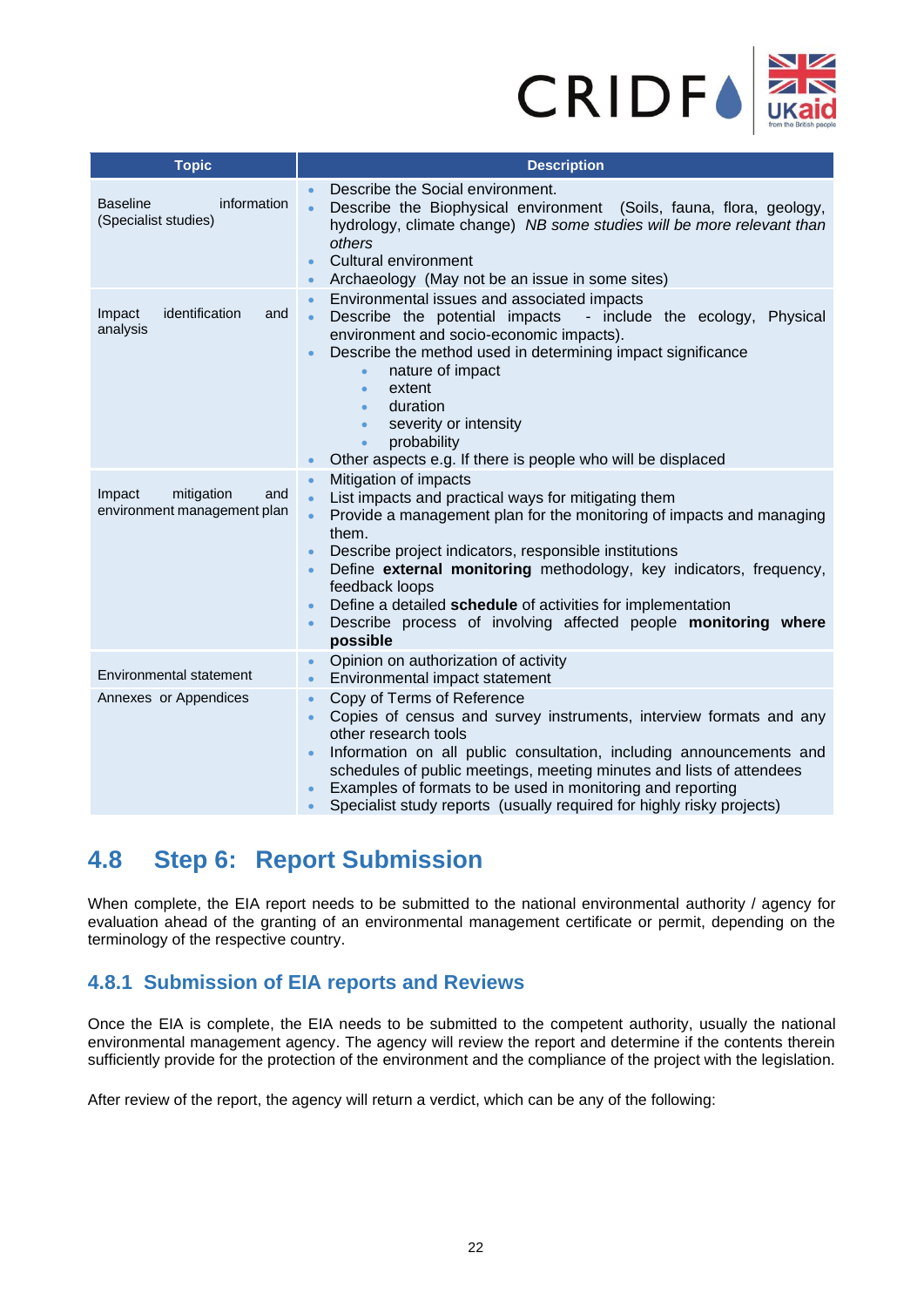

- An acceptance of the report and issuance of an environmental management certificate allowing the project to proceed. The environmental management certificate is granted when the agency is satisfied with the contents of the report and the proposed EMP.
- An acceptance of the report and issuance of a certificate, but with some listed special conditions that the developer must abide by;
- A rejection of the report and a request for the environmental consultant to carry out some specified additional studies; or in rare situations
- The EIA report is rejected by the agency, with the requirement that it be redone in its entirety.

A request for the consultant to carry out further work or the rejection of the report in its entirety, can lead to serious delays in the project delivery and all efforts must be made to avoid these outcomes. Besides leading to delays in the project delivery, they also cause huge increases in costs as the additional work is unbudgeted.

In some cases the authorities will ask for a number of hard copies of the report, the CVs or certification of the consultants who carried out the study, as well as large scale maps.

An environmental impact assessment charge may also be levied by the environmental authorities. It is important that CRIDF budgets for such costs during the planning stage.

The length of time allowed for the review process is usually stated in the environmental management regulations and a verdict must be returned by a certain time. It is also important to check the length of time allowed for this assessment according to the laws of the country and to factor this delay into the project schedule.

It's the responsibility of CRIDF and the consultant to ensure that a receipt is obtained upon submission of the report.

The environmental management certificates issued by the various agencies have a shelf life and expire after a certain period. It is important to ensure that the expiry date of the certificate is noted to ensure that implementation is carried out within the validity period. It is also important to understand the conditions that apply to the extension of these certificates.

# <span id="page-22-0"></span>**4.9 Other Possible Tasks**

## <span id="page-22-1"></span>**4.9.1 Producing an Environmental Impact Statement**

In some countries it is required to produce an environmental impact statement. This is a non-technical summary of information contained in an ESIA report, presented in a concise format and for non-technical readers especially decision makers. The environmental impact statement can be part of the EIA report or in some cases it is requested as a separate document. It basically is intended to inform the public about the nature and likely consequences of a development in time to comment or participate in the final design.

CRIDF consultants should only produce an impact statement if it is requested by the EIA agency.

## <span id="page-22-2"></span>**4.9.2 Monitoring**

Monitoring is an integral part of EIA and should be clearly specified in the EMP. Monitoring usually commences during construction and continues throughout the project life. Responsibility for monitoring during the project construction lies with the developer and the EIA agency. During operations of the projects the owners of the project have to comply with the management plan and periodic environment audits may be implemented by the agency in order to ensure that the EMP is being followed.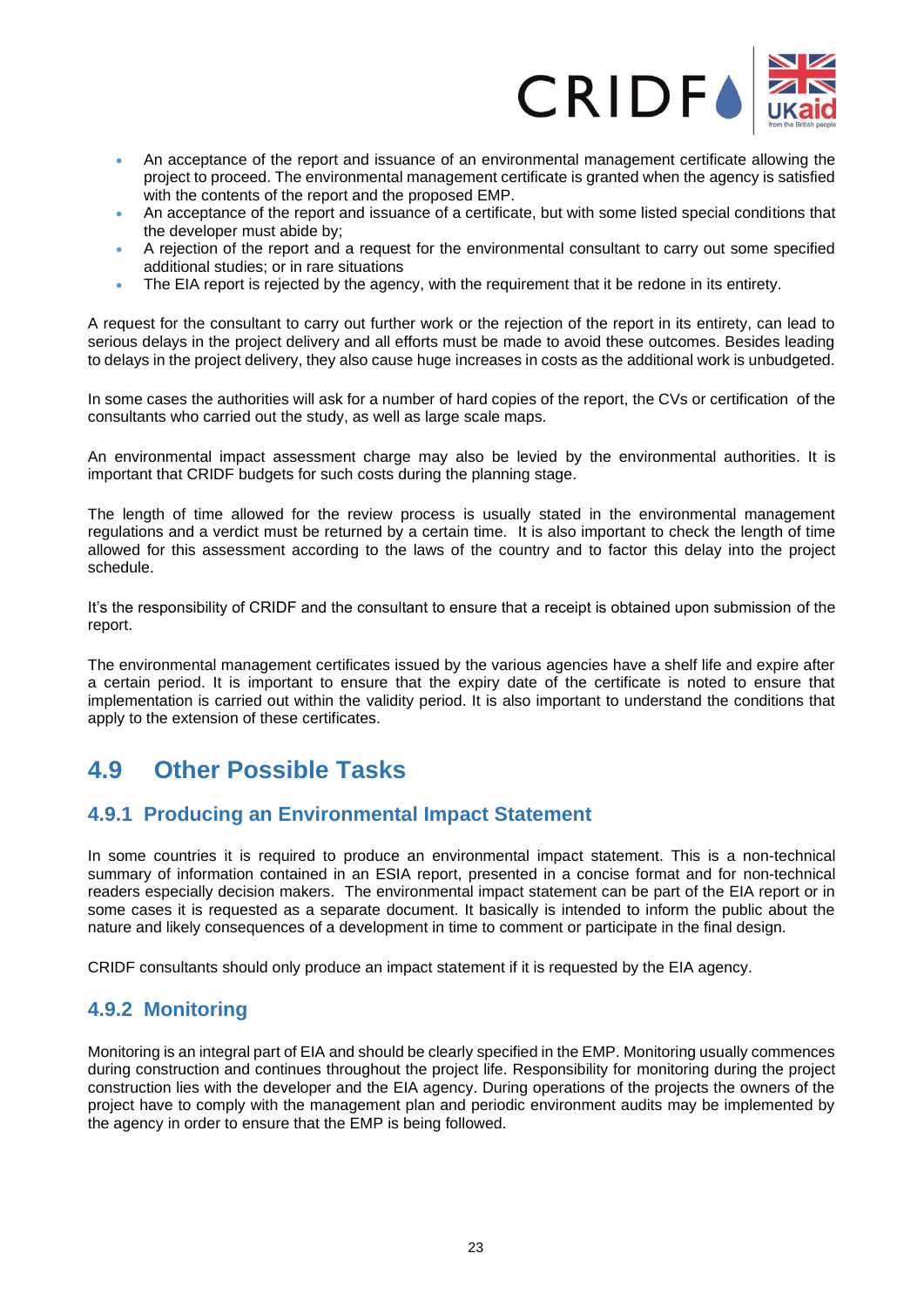

# <span id="page-23-0"></span>**4.10 Cumulative impact assessments**

Most of the environmental challenges we face today occur due to multiple and perhaps varied past and existing activities whose impacts have accumulated over time and in related systems. These activities include the increase of greenhouse gases and the impacts on downstream river ecosystems. To ensure that CRIDF projects are environmental and socially immune it is important that the projects are checked for cumulative impacts.

## <span id="page-23-1"></span>**4.10.1 What is a CIA?**

A cumulative environmental impact assessment (CEIA or CIA) enlarges the analysis from just an EIA to consider the impacts of other projects or facilities or uses on any assets that are within the proposed projects zone of influence – that is cumulative in the spatial sense. Cumulative impact assessments also take into account known or reasonably foreseen developments – cumulative in temporal sense.

Example of such impacts include :-

- incremental contribution of gaseous emissions to an air zone;
- reduction of water flows in a waterbasin due to multiple withdrawals;
- increases in sediment loads to a waterbasin;
- interference with migratory routes or wildlife movement;
- or more traffic congestion and accidents due to increases in vehicular traffic on community roadways: and,
- depletion of resources due to increased population influx.

## <span id="page-23-2"></span>**4.10.2 When is it necessary to carry out a CIA**

CIA's are necessary when for a planned project the social consequences are the most ecologically devastating environmental effects and subsequent social consequences may result not from the direct effects of a particular action, project, or activity but from the combination of existing stresses and the individually minor effects of multiple actions over time. CIAs may also be carried out when there is need to identify and manage the risks of incremental impacts on areas or resources used or directly affected by a given development from other existing, planned, or reasonably defined developments.

When CRIDF implements projects to a component on an ecosystem where there already exists other projects or where future projects are planned e.g. water abstraction projects, dams on a river it is prudent that a cumulative impact assessment is done. For practical reasons, the identification and management of cumulative impacts are limited to those effects generally recognized as important on the basis of scientific concerns and/or concerns of affected communities.

## <span id="page-23-3"></span>**4.10.3 CIA Procedure**

The methods and tools are similar to those of EIA practice. The primary difference is related to the need to in cooperate other actions and their contribution to cumulative effects on specific vulnerable environmental components. Examples of modifications include a) adding "other actions' questions to questionnaire checklist focused on identifying direct and indirect of proposed actions and b) modifying the impact scoring matrix (see **Table 4**) by adding columns for past, present and future activities' impacts.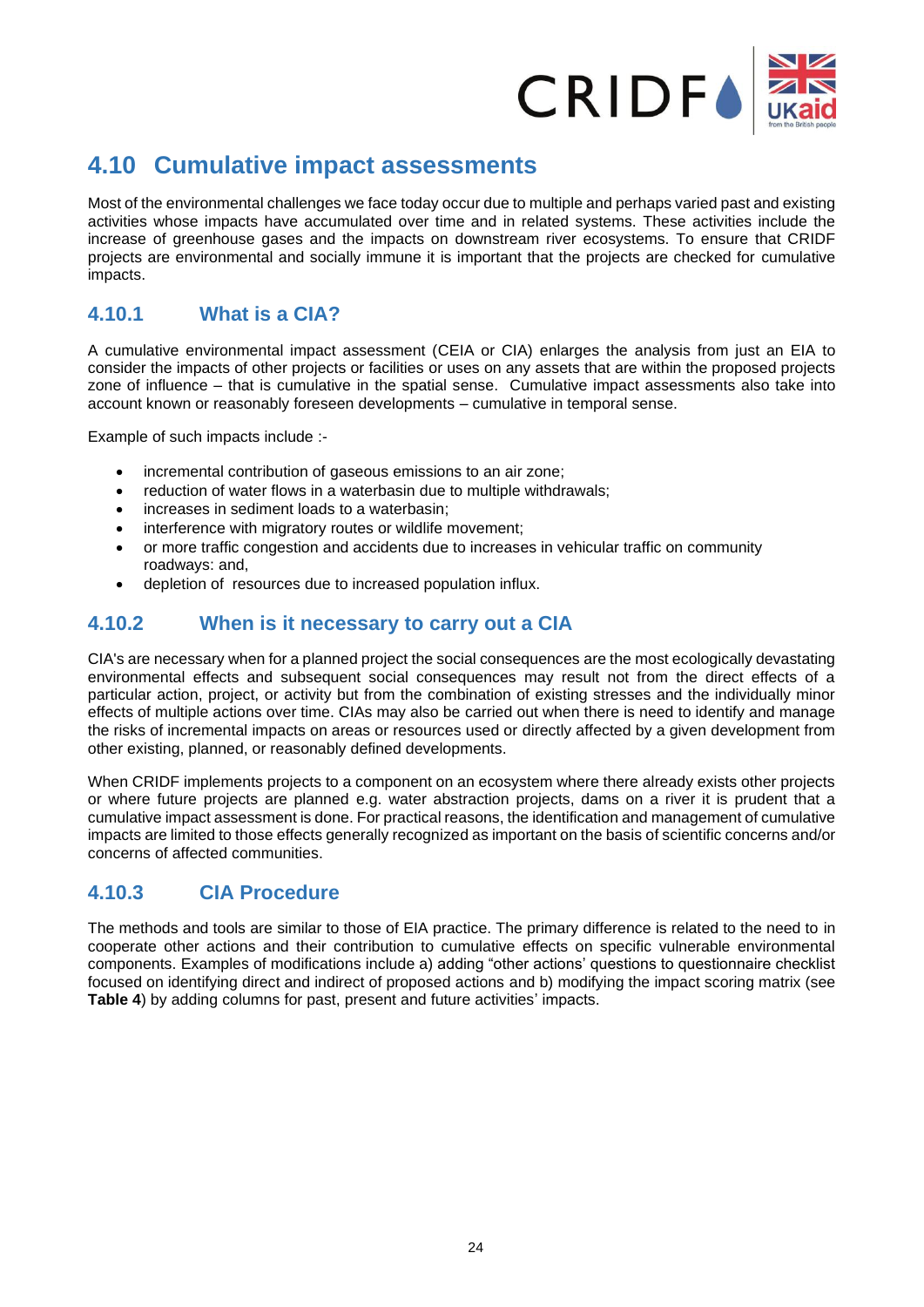

# <span id="page-24-0"></span>**5 Strategic Environmental Assessment**

# <span id="page-24-1"></span>**5.1 Introduction**

Environmental Impact Assessment methods and techniques often have limited value in ensuring that policy and program plans are socially, economically or environmentally beneficial. By their nature they have no influence at the strategic level interventions. In such a situation there is therefore a need to implement a different environmental assessment approach. Hence the Strategic Environmental Assessment SEA.

# <span id="page-24-2"></span>**5.2 Defining an SEA**

A SEA is an approach that involves a range of 'analytical and participatory approaches that integrate environmental considerations into policies, plans and programmes and evaluates their inter-linkages with economic and social considerations' (IAIA SEA Principles). It is applicable to all stages of decision-making that is in evaluating existing policies and plans, or developing new ones. It complements the project impact assessment tools and goes beyond by looking at related programmes. Overall it should contribute to development effectiveness.

Therefore a **SEA** is a systematic process for evaluating the environmental consequences of proposed policy, plan or programme initiatives in order to ensure they are fully included and appropriately addressed at the earliest appropriate stage of decision making on par with economic and social considerations (Sadler and Verheem, 1996)

# <span id="page-24-3"></span>**5.3 CRIDF Programme SEA Requirements**

Generally the work that CRIDF does is at project level and rarely requires that an SEA be carried out. However, certain initiatives may requires either scaling up or development of a group / programme of projects, which will then require an SEA to be undertaken.

## <span id="page-24-4"></span>**5.3.1 SEA Procedure**

SEAs are relatively new and the requirements and procedures are still evolving. Due to the variation in approaches and programme purposes, there is no single acceptable method on how SEA's should be conducted. It is recommended that the assessment tools used should be developed to be specific to the programme being considered. However, some guiding principles have since been proposed by the IAIA as good standards and these have a basis on the EU SEA directive as well as the UNECE (**Table 6**).

<span id="page-24-5"></span>

| <b>Criteria</b>       | <b>Description</b>                                                                                                                                                                                                                                                                   |
|-----------------------|--------------------------------------------------------------------------------------------------------------------------------------------------------------------------------------------------------------------------------------------------------------------------------------|
| Is integrated         | Is tiered to relevant sectors, policies and transboundary regions. It should address the<br>interrelationships of the biophysical, social and economic aspects.                                                                                                                      |
| Is sustainability-led | Facilitates identification of development options and alternative proposals that are more<br>sustainable.                                                                                                                                                                            |
| Is focused            | Concentrates on key issues yet Provides sufficient, reliable and usable information for<br>development planning and decision-making.                                                                                                                                                 |
| Is accountable        | Is carried out professionally, with rigor, fairness, impartiality and balance. Subject to checks an<br>verifications. Above all contributes o decision-making                                                                                                                        |
| Is participative      | Informs and involves interested and affected public and government bodies throughout the<br>decision-making process. And has accessible information                                                                                                                                  |
| Is iterative          | Ensures availability of the assessment results early enough to influence the decision making<br>process and inspire future planning. Provides sufficient information on the actual impacts of<br>implementing a strategic decision, to judge whether this decision should be amended |

## **Table 6 SEA Good Performance Criteria (Adapted from the IAIA)**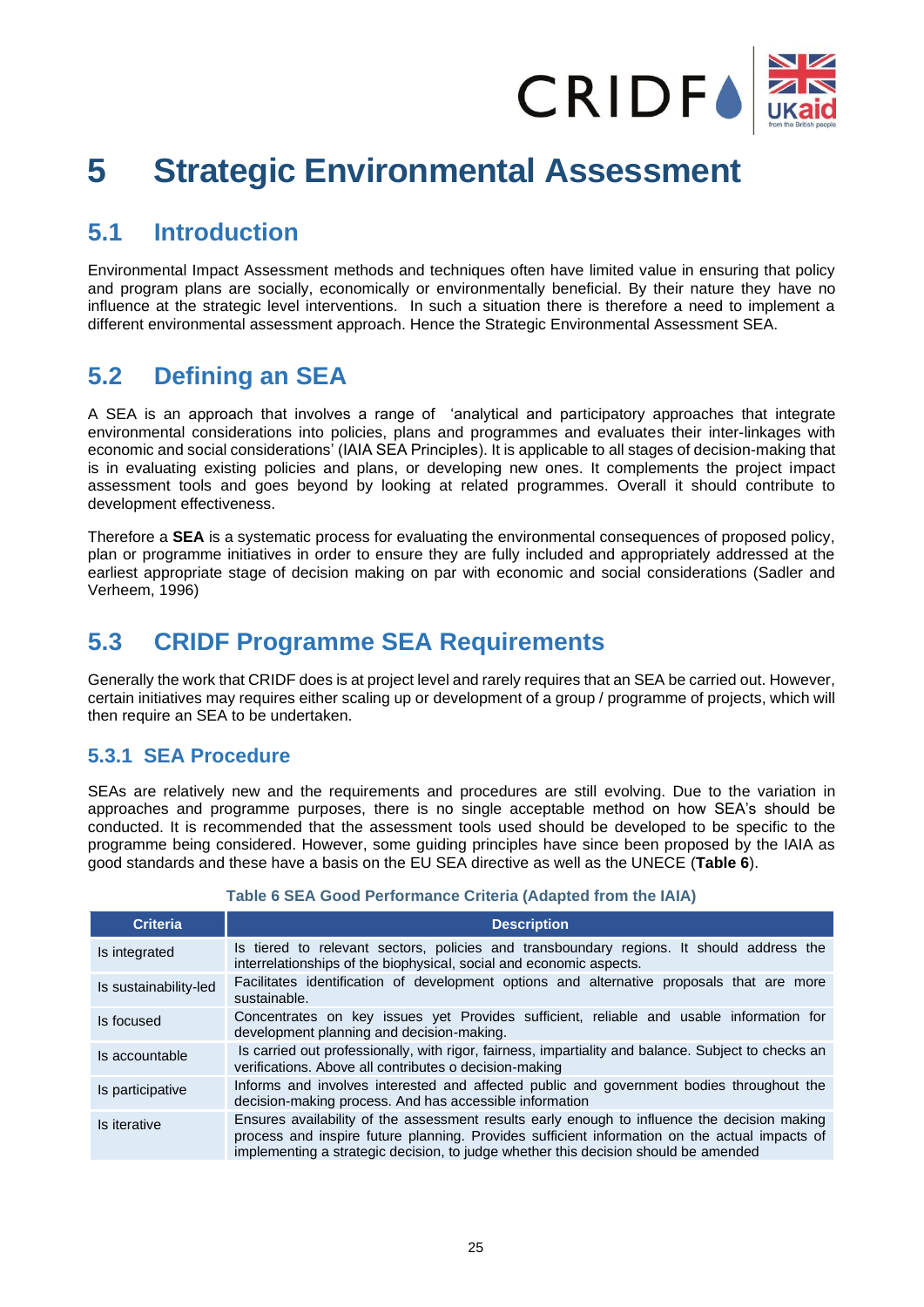

## <span id="page-25-0"></span>**5.3.2 Legal requirements**

Internationally the SEA model and practice that has developed globally is enshrined in the European SEA Directive and the United Nations Economic Commission for Europe UNECE SEA Protocol of 2003. Within the SADC region legal provisions for SEA are normally covered within the SEIA regulations and laws, as statutory instruments, cabinet and ministerial decisions, circulars or advice notes. The detail and specificity differs, in some countries it is a mere recommendation while in others it is an absolute legal requirement for certain plans and programmes (**Table 7**). In general the provision is not supported by detailed regulations stating how the SEA should be undertaken.

<span id="page-25-1"></span>

| <b>Country</b>  | <b>Legislation</b>                                                                                                                                                                                                                                                                                                                                                    |
|-----------------|-----------------------------------------------------------------------------------------------------------------------------------------------------------------------------------------------------------------------------------------------------------------------------------------------------------------------------------------------------------------------|
| Angola          | No known information                                                                                                                                                                                                                                                                                                                                                  |
| <b>Botswana</b> | The EIA Act (no 6 of 2005) also requires that an SEA accompanies development of<br>policies and programmes (Section 6(1) (b)). The process of undertaking SEAs as well<br>as their content is elaborated in some cases through Regulations for the Act.                                                                                                               |
| <b>DRC</b>      | No Known Information                                                                                                                                                                                                                                                                                                                                                  |
| Lesotho         | The Environmental Act (2008) requires an SEA to be undertaken for any governmental<br>bill, regulation, policy, programme or plan that could have a significant effect on the<br>environment. No specifics or content requirements are given.                                                                                                                         |
| Malawi          | Although not specifically mentioning SEAs, the Environmental Management Act (no 23<br>of 1996) requires environmental assessment of "major policy reforms'. Together with<br>the National Environmental Policies of 2004, the understanding is that authorities or<br>anyone undertaking a major development work is mandated to undertake a strategic<br>assessment. |
| Mozambique      | legislation Law and Decrees, list activities that require<br>The environmental<br>environmental assessments and some of these are programme level activities                                                                                                                                                                                                          |
| Namibia         | In the Environmental Management Act (No 7 of 2007), government agencies are<br>required to carry out an environmental assessment of proposed policy, plan or<br>programmes to determine their effects on the environment. The procedure for<br>undertaking the SEAs is outlined in "draft" regulations.                                                               |
| South Africa    | The National Environmental Management Act (NEMA No 107 of 1998) makes<br>provisions for the procedures for assessment of impact of policies, plans and<br>programmes. Different sectors have developed their own SEA frameworks.                                                                                                                                      |
| Swaziland       | Section 31 of the Environmental Management Act (no 5 of 2002) makes provision for<br>the strategic environmental assessment of parliamentary bills, regulations, policies,<br>plans and programmes, which may have a significant negative impact on the<br>environment, or on the sustainable management of resources.                                                |
| Tanzania        | SEA is required in terms of part VI of the Environmental Management Act of 2004. The<br>Act provides a list of the type of information that must be included in an SEA.                                                                                                                                                                                               |
| Zambia          | An SEA is not formally enforced although the Environmental Protection and Pollution<br>Control Act (1990) enables the Environmental Council of Zambia to identify plans and<br>policies of which an environmental assessment is required.                                                                                                                             |
| Zimbabwe        | No formal requirements.                                                                                                                                                                                                                                                                                                                                               |

#### **Table 7 Legislation that has some form of SEA provision within the SADC**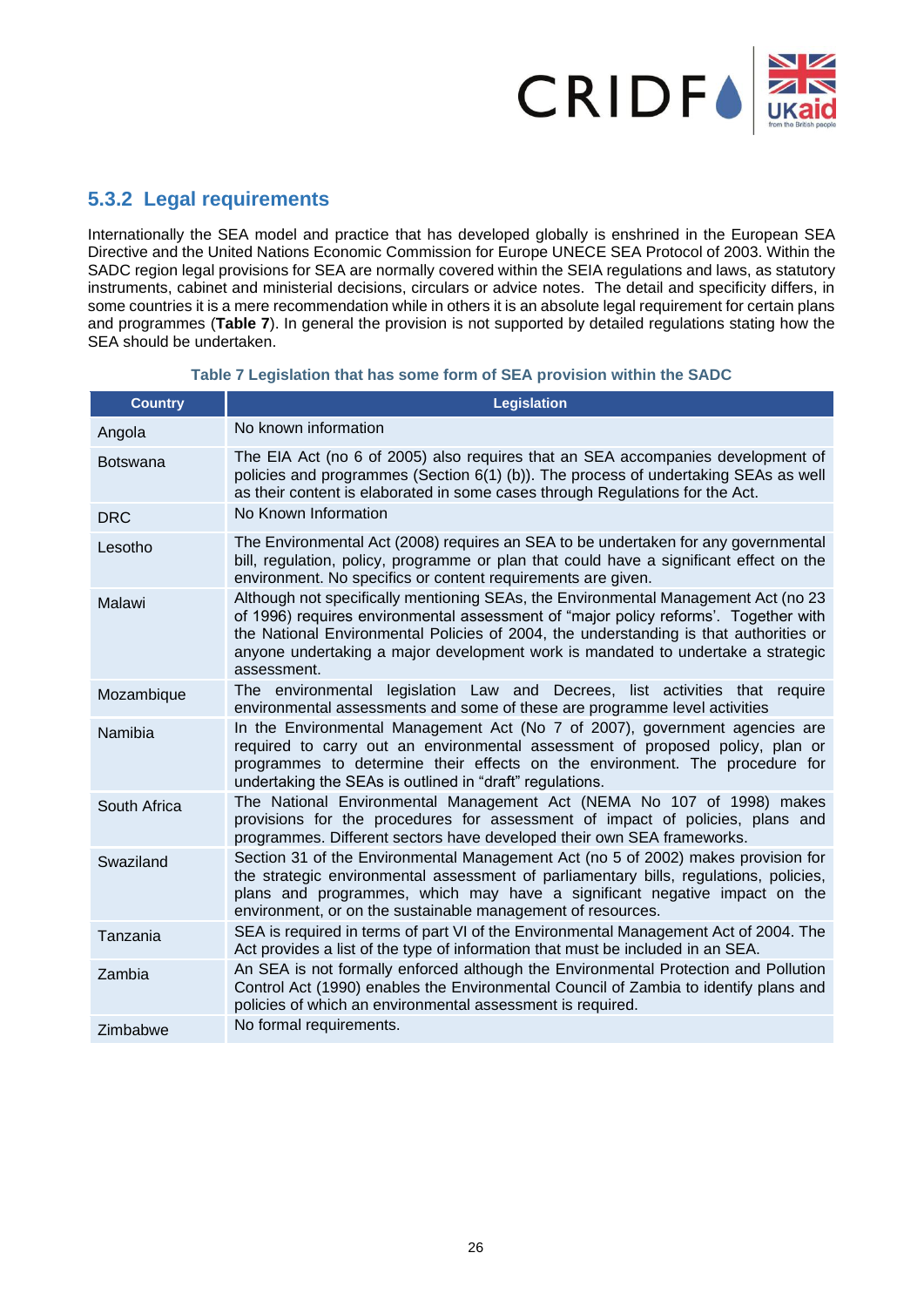

# <span id="page-26-0"></span>**6 Bibliography**

- Wood, C., 1995. Environmental Impact Assessment: A comparative Review. Longman Group Ltd., New York.
- International Association for Impact Assessment IAIA 2015 http://www.iaia.org.
- http://www.undp.org/content/dam/undp/library/corporate/Social-and-Environmental-Policies-and-Procedures/UNDP-Social-Environmental-Screening-Procedure-1January2015.pdf
- DFID Environment Guide A guide to environmental screening, June 2003
- Walmsley, B & Patel, S, 2011. Handbook on environmental assessment legislation in the SADC region. 3rd edition. Pretoria: Development Bank of Southern Africa (DBSA) in collaboration with the Southern African Institute for Environmental Assessment (SAIEA).
- IAIA Principles of EIA best Practices [http://www.iaia.org/uploads/pdf/principlesEA\\_1.pdf](http://www.iaia.org/uploads/pdf/principlesEA_1.pdf)
- IAIA Public Participation International Best Practices 2006. http://www.iaia.org/uploads/pdf/SP4.pdf
- Guidelines and principles of Impact assessments
	- Source of Information: The SEA handbook
		- www. sadc.org
		- SEA in Southern Africa. Michelle Audouin, Paul Lochner and Peter Tarr.
		- <http://www.iaia.org/uploads/pdf/SP4.pdf>
		- https://www.ifc.org/wps/wcm/connect/3aebf50041c11f8383ba8700caa2aa08/IFC\_GoodPractice Handbook\_CumulativeImpactAssessment.pdf?MOD=AJPERES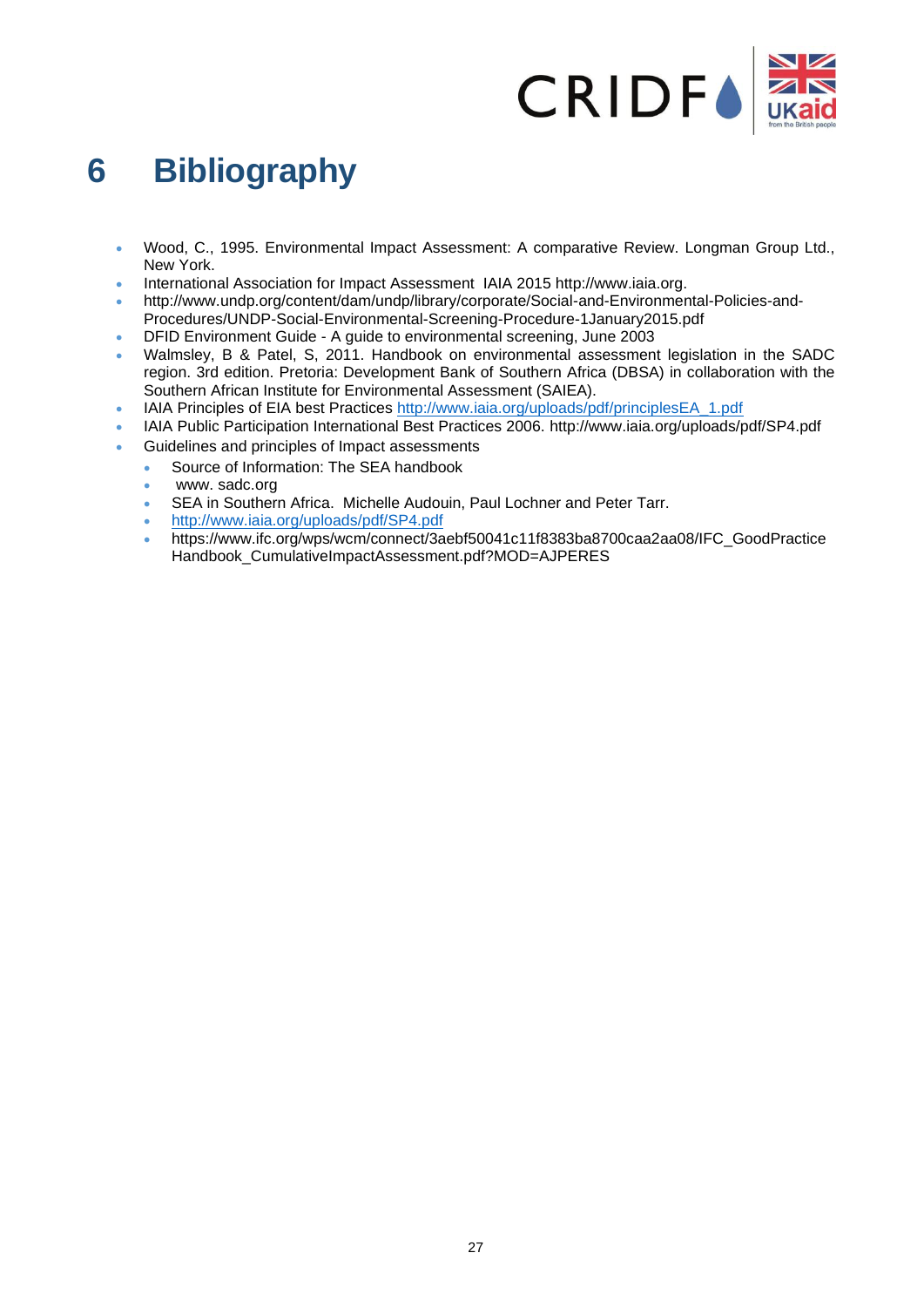

# <span id="page-27-0"></span>**Appendix 1 - Environmental Screening Template**

## **CRIDF ENVIRONMENTAL SCREENING FORM (ESF)**

### **A. PROJECT INFORMATION**

Project type:

Location:

Project Title:

## **B. PROJECT DESCRIPTION/LOCATION (Based on reconnaissance visit)**

**\_\_\_\_\_\_\_\_\_\_\_\_\_\_\_\_\_\_\_\_\_\_\_\_\_\_\_\_\_\_\_\_\_\_\_\_\_\_\_\_\_\_\_\_\_\_\_\_\_\_\_\_\_\_\_\_\_\_\_\_\_\_\_\_\_\_\_\_\_\_\_\_\_\_\_\_\_\_\_\_\_**

## **C: Project Impact Checklist**

|                 | Identify potential effects to<br>the following physical,<br>natural, or cultural<br><b>resources</b>                    | <b>No Effect</b> | <b>Negligible</b><br><b>Effects</b> | <b>Minor</b><br><b>Effects</b> | <b>Exceeds</b><br><b>Minor</b><br><b>Effects</b> | <b>Data</b><br><b>Needed to</b><br><b>Determine</b> |
|-----------------|-------------------------------------------------------------------------------------------------------------------------|------------------|-------------------------------------|--------------------------------|--------------------------------------------------|-----------------------------------------------------|
| 1               | Geological resources - soils,<br>bedrock, streambeds, etc.                                                              |                  |                                     |                                |                                                  |                                                     |
| $\overline{2}$  | From geohazards                                                                                                         |                  |                                     |                                |                                                  |                                                     |
| 3               | Air quality                                                                                                             |                  |                                     |                                |                                                  |                                                     |
| $\overline{4}$  | Soundscapes                                                                                                             |                  |                                     |                                |                                                  |                                                     |
| 5               | Water quality or quantity                                                                                               |                  |                                     |                                |                                                  |                                                     |
| 6               | Streamflow characteristics                                                                                              |                  |                                     |                                |                                                  |                                                     |
| $\overline{7}$  | Marine or estuarine resources                                                                                           |                  |                                     |                                |                                                  |                                                     |
| 8               | Floodplains or wetlands                                                                                                 |                  |                                     |                                |                                                  |                                                     |
| 9               | including<br>Land<br>use,<br>occupancy, income, values,<br>ownership, type of use                                       |                  |                                     |                                |                                                  |                                                     |
| 10 <sup>1</sup> | Rare or unusual vegetation -<br>old growth timber, riparian,<br>alpine                                                  |                  |                                     |                                |                                                  |                                                     |
| 11              | Species or special concern<br>(plant or animal; state or<br>federal listed or proposed for<br>listing) or their habitat |                  |                                     |                                |                                                  |                                                     |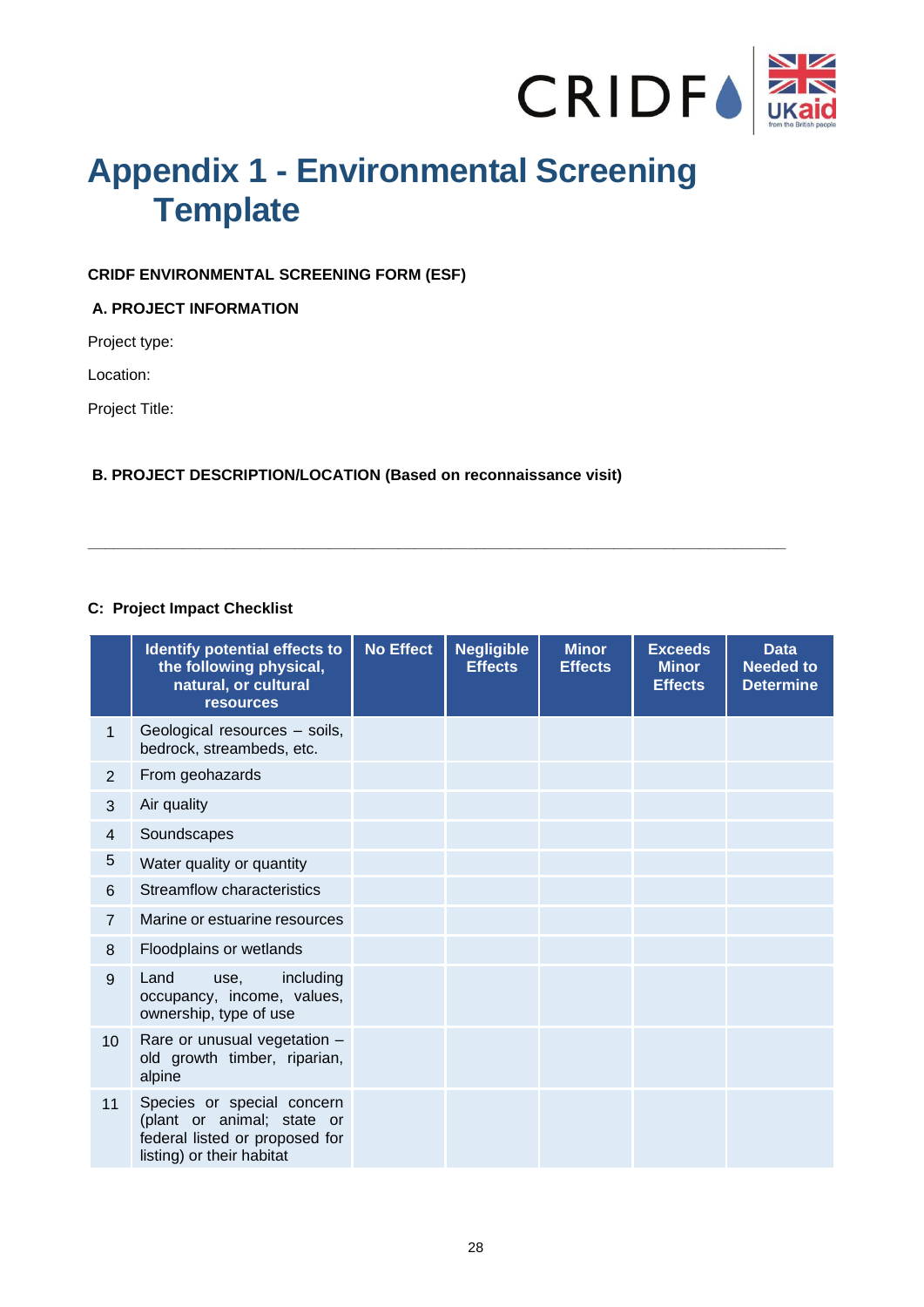

|    | Identify potential effects to<br>the following physical,<br>natural, or cultural<br><b>resources</b>                   | <b>No Effect</b> | <b>Negligible</b><br><b>Effects</b> | <b>Minor</b><br><b>Effects</b> | <b>Exceeds</b><br><b>Minor</b><br><b>Effects</b> | <b>Data</b><br><b>Needed to</b><br><b>Determine</b> |
|----|------------------------------------------------------------------------------------------------------------------------|------------------|-------------------------------------|--------------------------------|--------------------------------------------------|-----------------------------------------------------|
| 12 | Unique<br>ecosystems,<br>biosphere reserves, World<br><b>Heritage Sites</b>                                            |                  |                                     |                                |                                                  |                                                     |
| 13 | Unique or important wildlife or<br>wildlife habitat                                                                    |                  |                                     |                                |                                                  |                                                     |
| 14 | Unique, essential or important<br>fish or fish habitat                                                                 |                  |                                     |                                |                                                  |                                                     |
| 15 | Introduce or promote non-<br>native species<br>(plant<br>or<br>animal)                                                 |                  |                                     |                                |                                                  |                                                     |
| 16 | Recreation<br>resources,<br>including supply, demand,<br>visitation, activities, etc.                                  |                  |                                     |                                |                                                  |                                                     |
| 17 | Visitor experience, aesthetic<br>resources                                                                             |                  |                                     |                                |                                                  |                                                     |
| 18 | Archaeological resources                                                                                               |                  |                                     |                                |                                                  |                                                     |
| 19 | Prehistoric/historic structures                                                                                        |                  |                                     |                                |                                                  |                                                     |
| 20 | <b>Cultural landscapes</b>                                                                                             |                  |                                     |                                |                                                  |                                                     |
| 21 | Ethnographic resources                                                                                                 |                  |                                     |                                |                                                  |                                                     |
| 22 | Museum collections (objects,<br>specimens, and archival and<br>manuscript collections)                                 |                  |                                     |                                |                                                  |                                                     |
| 23 | Socioeconomics,<br>including<br>employment,<br>occupation,<br>income changes, tax base,<br>infrastructure, concessions |                  |                                     |                                |                                                  |                                                     |
| 24 | Minority and<br>low<br>income<br>ethnography,<br>populations,<br>size, migration patterns, etc.                        |                  |                                     |                                |                                                  |                                                     |
| 25 | Energy resources                                                                                                       |                  |                                     |                                |                                                  |                                                     |
| 26 | Other agency or tribal use<br>plans or policies                                                                        |                  |                                     |                                |                                                  |                                                     |
| 27 | Resource, including energy,<br>conservation<br>potential,<br>sustainability                                            |                  |                                     |                                |                                                  |                                                     |
| 28 | Urban<br>quality,<br>gateway<br>communities, etc.                                                                      |                  |                                     |                                |                                                  |                                                     |
| 29 | Long-term management of<br>resources or land/resource<br>productivity                                                  |                  |                                     |                                |                                                  |                                                     |
| 30 | Other<br>important<br>environmental<br>resources                                                                       |                  |                                     |                                |                                                  |                                                     |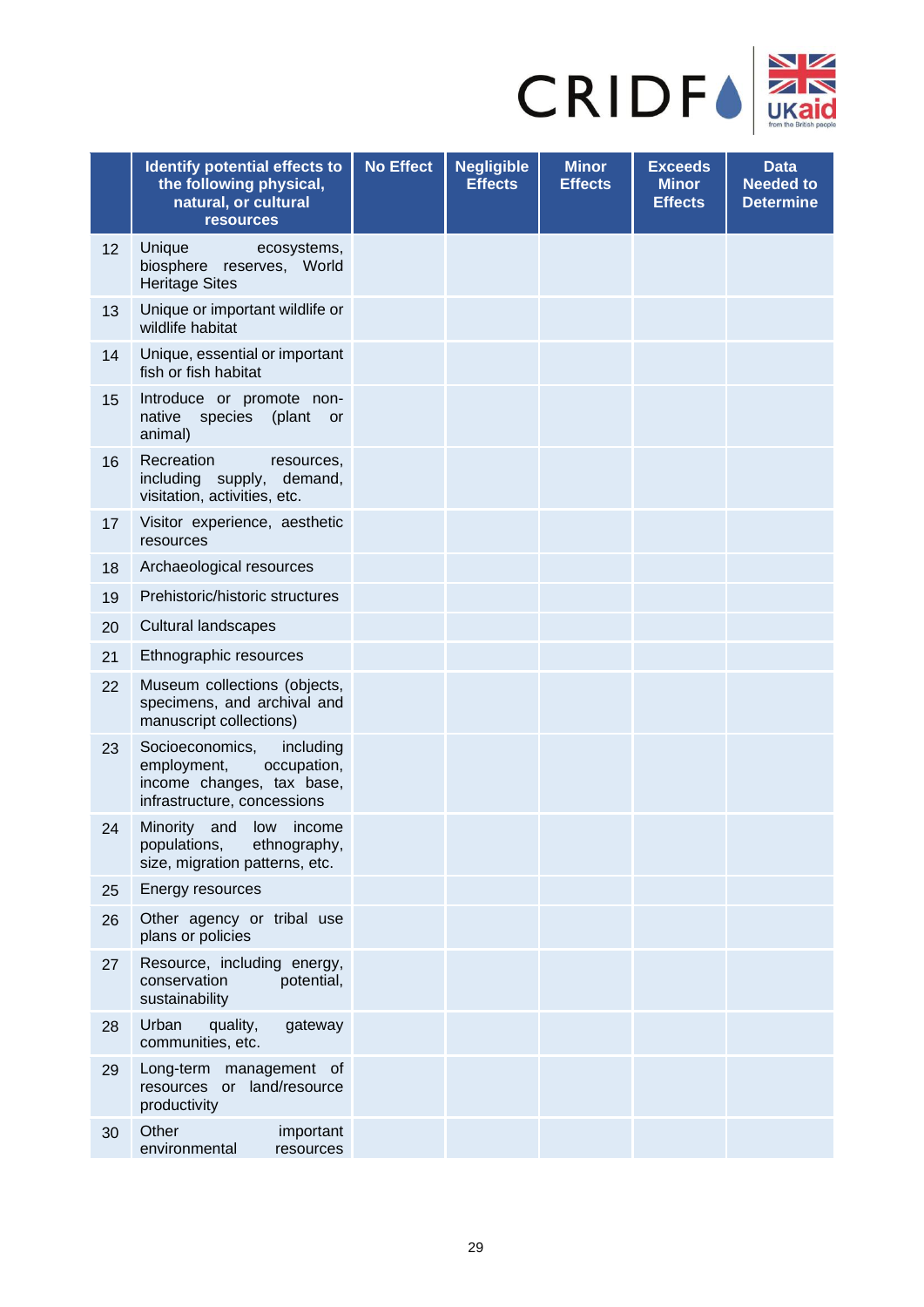

| <b>Identify potential effects to   No Effect</b><br>the following physical,<br>natural, or cultural<br><b>resources</b> | <b>Negligible</b><br><b>Effects</b> | <b>Minor</b><br><b>Effects</b> | <b>Exceeds</b><br><b>Minor</b><br><b>Effects</b> | <b>Data</b><br><b>Needed to</b><br><b>Determine</b> |
|-------------------------------------------------------------------------------------------------------------------------|-------------------------------------|--------------------------------|--------------------------------------------------|-----------------------------------------------------|
| geothermal,<br>(e.g.,<br>paleontological resources)?                                                                    |                                     |                                |                                                  |                                                     |

\_\_\_\_\_\_\_\_\_\_\_\_\_\_\_\_\_\_\_\_\_\_\_\_\_\_\_\_\_\_\_\_\_\_\_\_\_\_\_\_\_\_\_\_\_\_\_\_\_\_\_\_\_\_\_\_\_\_\_\_\_\_\_\_\_\_\_\_\_\_\_\_\_\_\_\_\_\_\_\_\_

\_\_\_\_\_\_\_\_\_\_\_\_\_\_\_\_\_\_\_\_\_\_\_\_\_\_\_\_\_\_\_\_\_\_\_\_\_\_\_\_\_\_\_\_\_\_\_\_\_\_\_\_\_\_\_\_\_\_\_\_\_\_\_\_\_\_\_\_\_\_\_\_\_\_\_\_\_\_\_\_\_

\_\_\_\_\_\_\_\_\_\_\_\_\_\_\_\_\_\_\_\_\_\_\_\_\_\_\_\_\_\_\_\_\_\_\_\_\_\_\_\_\_\_\_\_\_\_\_\_\_\_\_\_\_\_\_\_\_\_\_\_\_\_\_\_\_\_\_\_\_\_\_\_\_\_\_\_\_\_\_\_\_

\_\_\_\_\_\_\_\_\_\_\_\_\_\_\_\_\_\_\_\_\_\_\_\_\_\_\_\_\_\_\_\_\_\_\_\_\_\_\_\_\_\_\_\_\_\_\_\_\_\_\_\_\_\_\_\_\_\_\_\_\_\_\_\_\_\_\_\_\_\_\_\_\_\_\_\_\_\_\_\_\_

#### Comments/recommendations of consultant.

### **SUPERVISORY SIGNATORY**

*Based on the environmental impact information contained in this environmental screening form, environmental documentation for the subject project is complete.* 

| Recommended: Specialist | Telephone Number | Date |
|-------------------------|------------------|------|
|                         |                  |      |

| oproved:<br>Supervisor<br>ADDN | Number<br>elephone | Jate |
|--------------------------------|--------------------|------|
|                                |                    |      |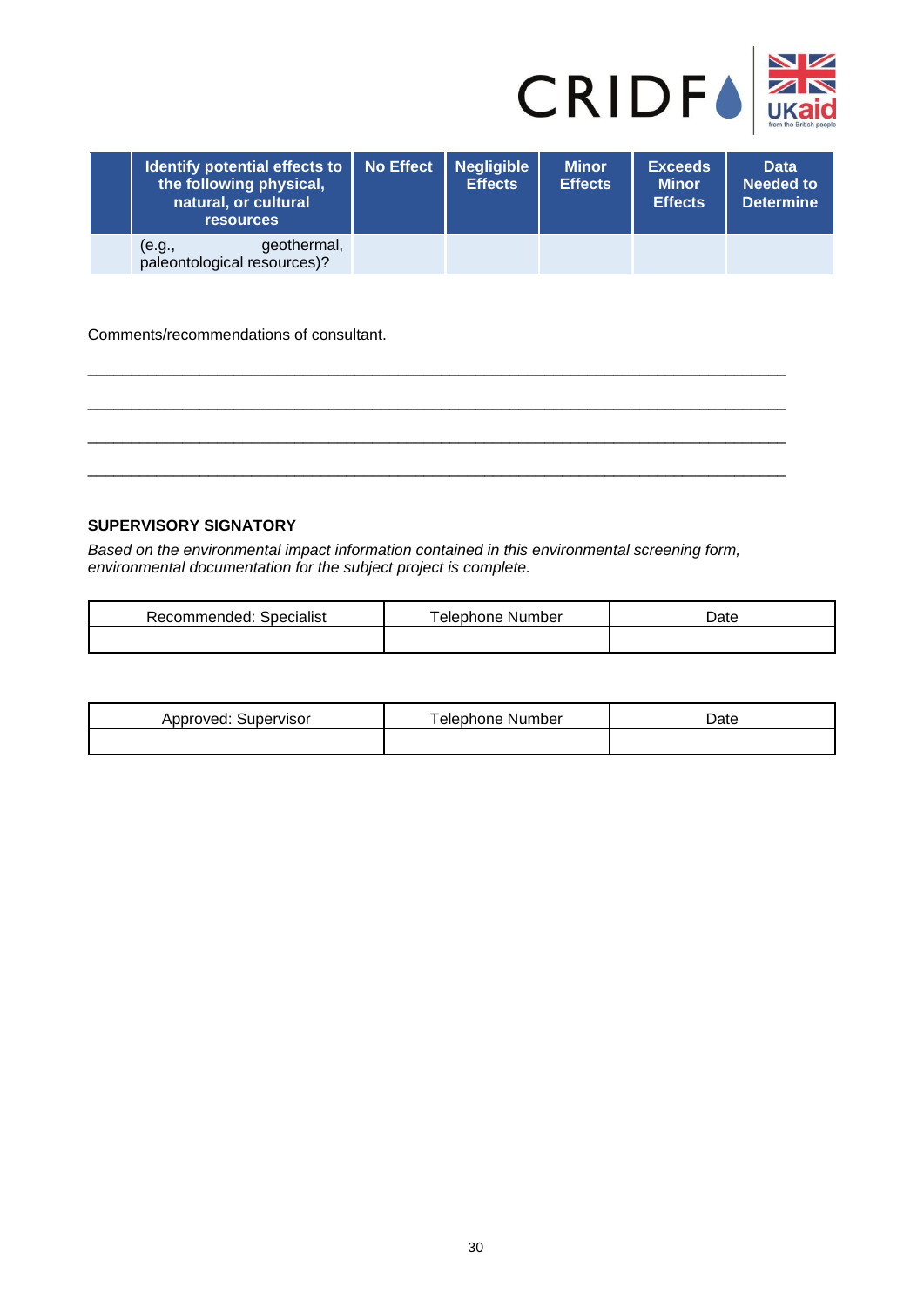

# <span id="page-30-0"></span>**Appendix 2 – Guideline Scope of Works for CRIDF EIA's.**

The **Scope of Works (SoW)** for an EIAs system provides a complete guide for carrying out studies. In some countries it is a legal document and has to be approved by the authorizing agency. The contents of terms of reference vary according to project type, scope and site. To prepare for comprehensive SOW's the CRIDF should have an idea of the project they will implement, project costs, a timeline, locality of projects and population profile. The team lead should at least have completed a reconnaissance visit of the project site.

Following is a template of terms of reference for an EIA under the CRIDF program to assist CRIDF project management staff in supervising EIA and ensuring that EIA are sufficiently scoped and that consultants are sufficiently briefed to produce EIA reports that will be approved for certification as quickly as possible. The terms of reference will be issued to invited consultants to assist them in preparing technical and financial proposal for carrying out the EIA work.

Specific terms of reference will need to be prepared for every assignment in line with specific project details.

## <span id="page-30-1"></span>**SOW Outline**

Terms of Reference for the Environmental Impact Assessment of the CRIDF project to …….. in …. District, … (country).

#### 1. Introduction

Climate Resilience Infrastructure Development Facility (CRIDF) is southern African regional project that was established to assist communities in undertaking development activities that not only mitigate the impact of climate change but also renders the communities more resilient to the impact of climate change. More detailed information with regard to CRIDF can be found on the website www.....

The XXXX Project in … district of … (country) is being implemented under CRIDF. In line with national and international environmental requirements, an EIA is required for this project and CRIDF is seeking the services of competent consultants to carry out these studies.

- 2. Background to the Project
	- Short summary description of the XXXX project is given with summary details of the technical features of the project, as well as a summary of the situation in the project area such as population, climate, water supply and food supply in the project area. This summary should clearly show the reason why CRIDF selected this project area for this initiative.
- 3. Project Location
	- Provide an accurate description of the location of the project site. This is very important as misunderstandings can arise in the costing of the project if the consultant carries out costing of transport and field accommodation on a misconception of the project site location. It is best to give grid coordinates and to state the distances to the nearest town and the nature of the roads to the sites. If available a location map may be provided.
- 4. Overall Aim of the EIA
	- State the overall aim of the EIA. e.g.

The aim of an environmental impact assessment (EIA) is to identify all the likely positive and negative impacts of Project XXX on the biophysical and socioeconomic environment in which it is being implemented. The deduction of likely environmental impacts should be based on a detailed study of the baseline environmental situation and a good understanding of the interventions planned through the CRIDF project. Thus, a thorough study of the baseline environmental situation will need to be carried out.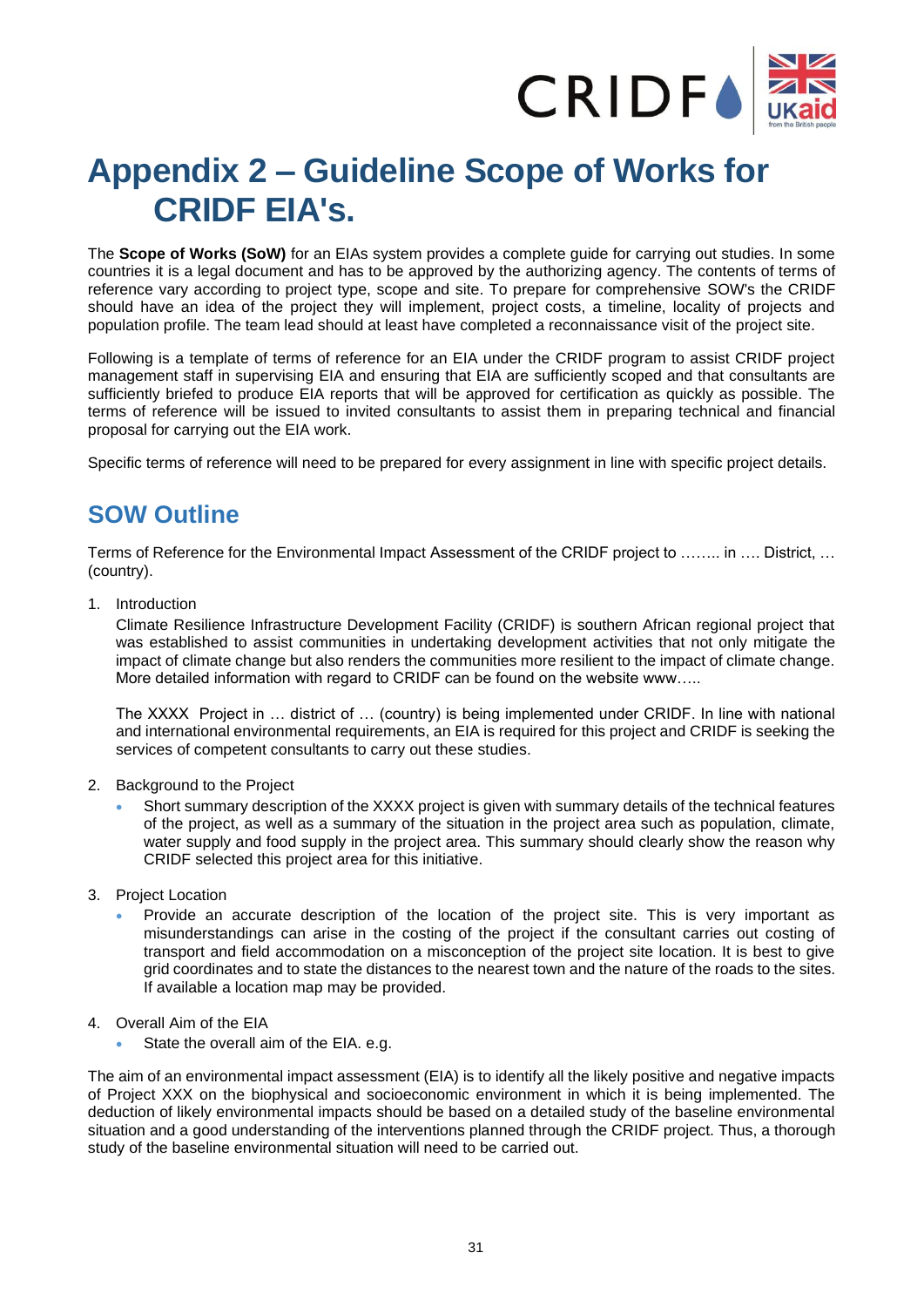

All positive environmental impacts that will be identified will need to highlighted for use in enhancing the overall impact of the project to the area of implementation. On the other hand, all negative environmental impacts will need to be carefully examined and classified with regard to duration (short, medium, long term or permanent) and severity (minor, medium and significant severity). For each of the negative impacts, measures will need to be devised for their mitigation and /elimination, and the costs of these mitigation measures will need to be calculated so that they can be included in the project design and budget.

On the basis of the environmental impacts identified, the consultant is expected to produce an Environmental Management Plan (EMP) for the project.

Lastly, the objective of the EIA is to ensure that the project is compliant with all the current national environmental laws of …. (state country). (If the project is being funded through an international organization such as the World Bank or EU it will be important to state that this EIA also needs to be compliant with the requirements of the respective international funder)

With regard to the fulfilment of the national environmental requirements, the consultant will need to submit the EIA report to the … (name of national environmental agency) and to organize for the payment of any assessment and certification fees. The fees must be specified in the project budget.

- 5. The Components of the EIA
	- The consultant will conduct the EIA in a comprehensive manner to include the following components:
	- Review of all project background documents;
	- Collection and study of background information on the project area;
	- A comprehensive review of all relevant environmental legislation for the country, to clearly identify all the legislation which the CRIDF project will need to be compliant with;
	- Field work to the project site to collect information on the biophysical and socioeconomic environment.
	- Conduction of a public consultation for the project. (for some countries this is a very critical requirement where the consultant needs to carry this process out in a widely publicized and transparent manner that is well documented)
	- Identification of likely impacts of the project on the biophysical and socioeconomic environment;
	- Devising mitigation measures for negative environmental impacts and costing of these mitigation measures;
	- Preparation of an Environmental Management Plan (EMP) for the project;
	- Preparation of a comprehensive EIA Report for submission to the relevant national environmental agency
	- Submission of the EIA report to the national environmental agency and payment of the requisite assessment fees.
	- Obtaining the environmental management certificate or permit for the CRIDF Project XXX

### *NB: It is the responsibility of the consultant to ensure that the scope of work covered in the SOW as well as the proposal that he/she submits to CRIDF is adequate to obtain EIA certification/permit.*

6. Expected Deliverables

The two main deliverables for this EIA study are:

- The comprehensive EIA report including an EMP for use by CRIDF in the management of the project;
- Any revisions to the report that are requested by the environmental agency; and
- The Environmental Management Certificate or Permit from the relevant national environmental management agency allowing CRIDF to proceed with the project under specified conditions.
- 7. EIA Methodology

The consultant is required to submit a detailed methodology of how they propose to carry out the study to produce the requested deliverables. The methodology should separate desk studies from fieldwork and should itemize the activities that will constitute field work.

8. EIS Standards to be applied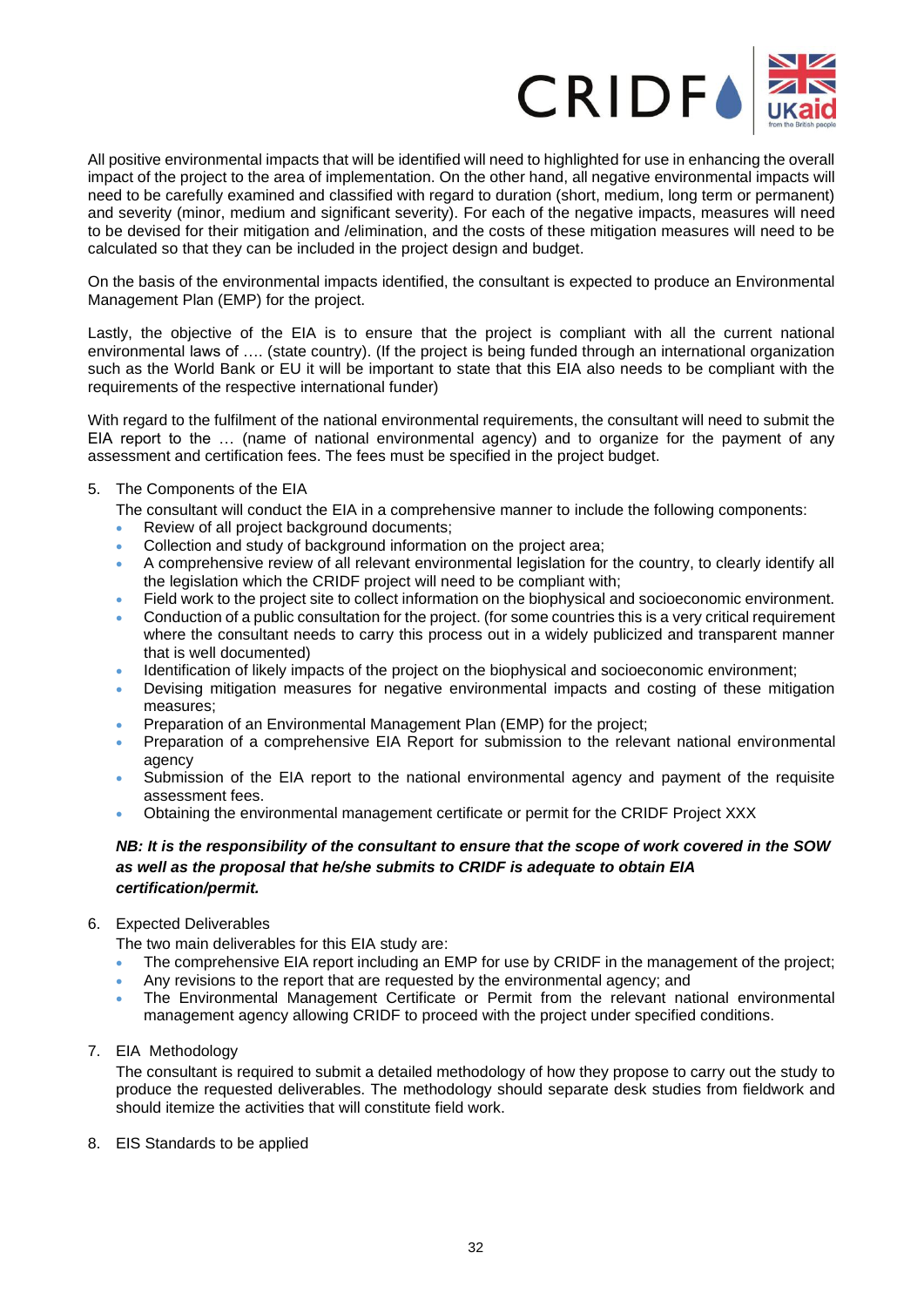

The EIA for Project XXX will need to be compliant with the national standards the …(country). The EIA will need to be carried out to secure certification from the national environmental agency of …(country).

### 9. Program Schedule

All the studies in the EIA will need to be completed in ….weeks from award of contract according to the following schedule:

- i. 2 Weeks from award of contract.
- ii. ….. to be completed by end of … weeks/months from award of contract
- iii. ….weeks from award of contract
- iv. ….weeks from award of contract

### **Program Schedule for EIA study for CRIDF Project XXX**

| <b>Activity</b>                                                                | <b>Time from Award of Contract</b> |
|--------------------------------------------------------------------------------|------------------------------------|
| Production of Scoping Report/Prospectus                                        | 2 weeks from award of contract     |
| Field Work                                                                     | $\cdots$                           |
| Identification of Impacts and deduction of mitigation<br>measures              | $\cdots$                           |
| Preparation of Environmental Management Plan<br>with costing                   |                                    |
| <b>Completion of Comprehensive EIA Report</b>                                  | $\cdots$                           |
| Submission of EIA report to relevant Environmental<br><b>Management Agency</b> | $\cdots$                           |

#### 10. EIA Study Team

The consultant will need to compile a team of environmental experts to cover all the fields constituting the scope of this study, led by a team leader who should be a qualified environmental expert with proven EIA project management skills and experience. As a minimum, the team should include the following:

- Team leader and environmental consultant to supervise all the activities and to compile the EIA report;
- a sociologist to carry out the public consultation and to carry out the baseline sociology studies;
- a ... expert to carry out the...
- a... expert to carry out the ...
- a....expert to carry out the ....

The consultant must submit detailed CVs of all the consultants demonstrating their expertise in the respective field that they will cover in the study. If there is specific country requirements regarding certification of consultants these should be met.

#### 11. Suggested Report Outline

The consultant is expected to produce a comprehensive report according to the outline in this guide, although the consultant is at liberty to modify this outline to suit findings made in the course of the study.

#### 12. Budget

The consultant must prepare a comprehensive budget for the EIA studies comprising the following:

- i. Professional time input for all the consultants
- ii. Itemized expenses for all activities including field expenses of travel, accommodation, airfares and ground transportation.